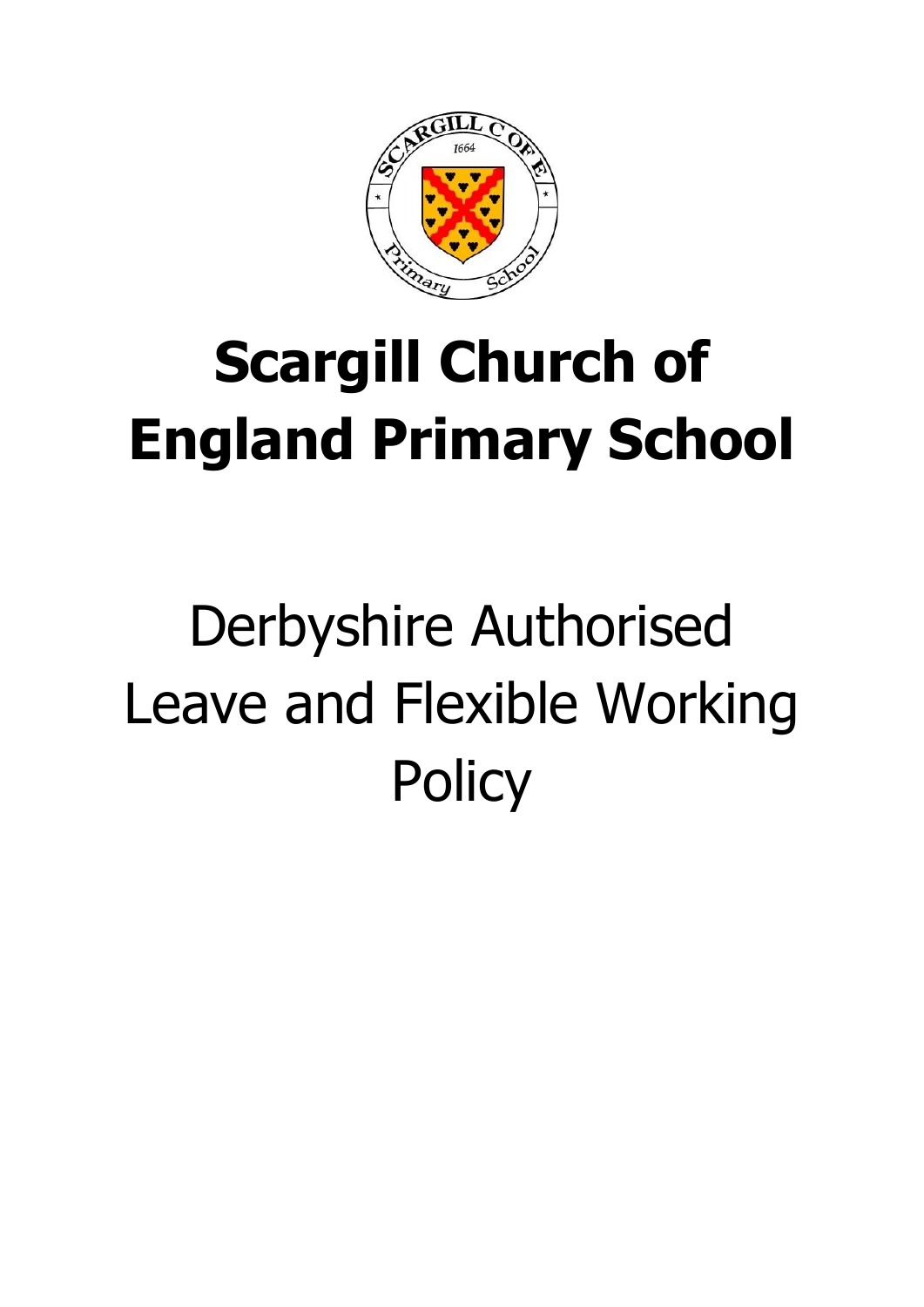

'CONTROLLED'

# **Headteachers & Chairs of Governors of Schools &**

**Academies**

1. Jane Parfrement Strategic Director for Children's Services Judith Sharkey HR Service Partner (Schools) Children's Services County Hall Matlock Derbyshire DE4 3AG Minicom: (01629) 533240

Fax: (01629) 538992

Dear Colleagues

#### Authorised Leave of Absence and Flexible Working Policy

Please find attached a revised and updated Local Authority recommended model policy for Authorised Leave of Absence. The model policy has been the subject of formal negotiation and consultation with the recognised Trade Unions and Professional Associations. Unfortunately, although there has been considerable co-operative development of the document at Schools' Joint Consultative Committee, on this occasion it has not been possible to reach a collective agreement on the whole policy with all the unions.

The NASUWT and NEU withheld agreement to the policy on the grounds that they determined that the guidance provided on Discretionary Leave of Absence amounts to a deterioration in terms and conditions of employment.

The aim of revising the guidance in this section of the policy was to provide greater clarification for Headteachers/Principals and Governors as to what leave, with pay, might be appropriate in different circumstances and when added to any previous discretionary leave. It is recognised throughout that governing boards can exercise their discretion, when considering particular situations, to exceed the normal maximum. There is also a mechanism for staff to appeal a Headteacher or Governors' committee decision.

Colleagues are reminded that the policy and procedures covering Maternity, Paternity, Parental and Adoption Leave Schemes are now in a separate document. The Authorised Leave of Absence Policy includes the policy and arrangements for Flexible Working and a Career Break scheme.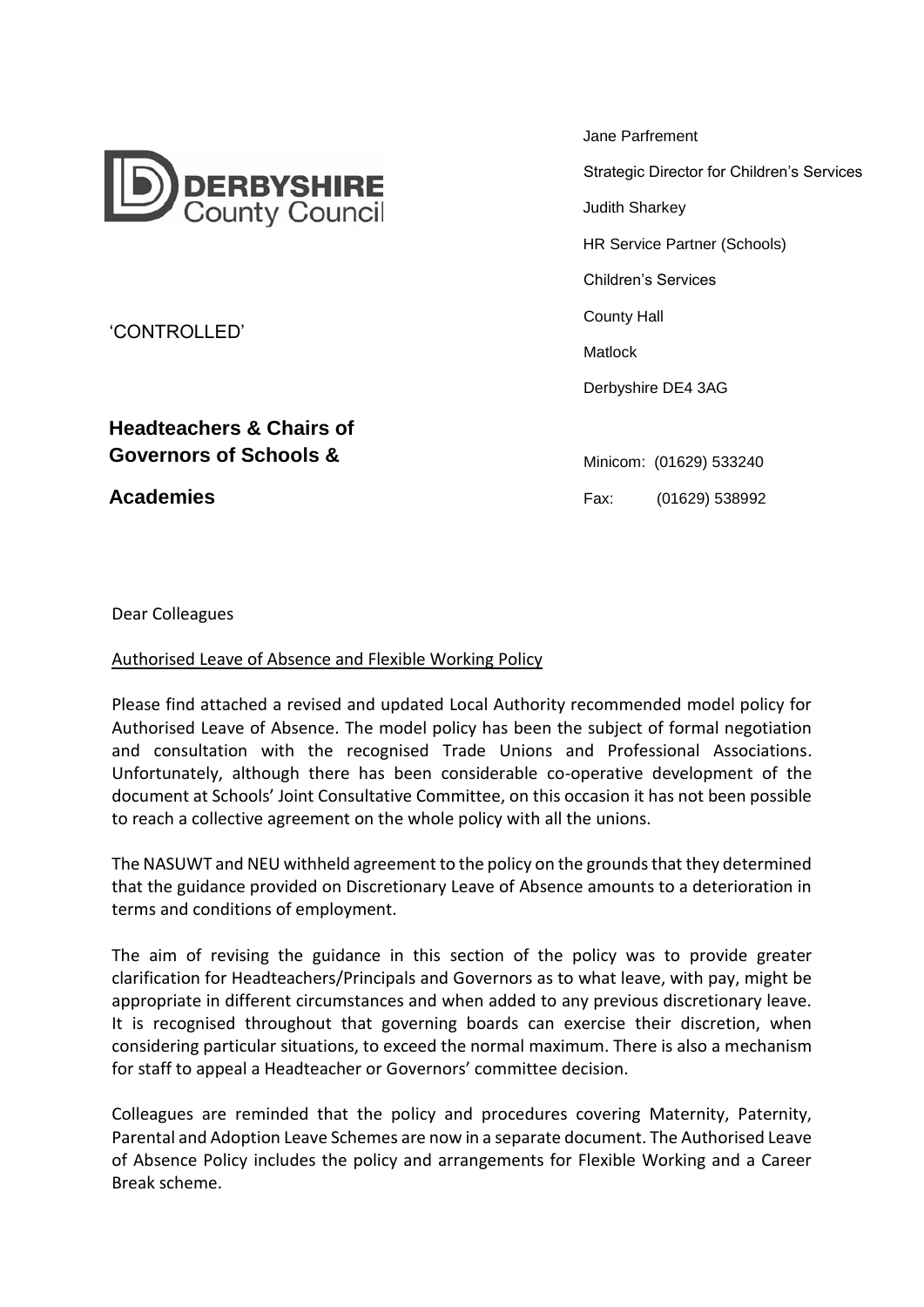The model policy is recommended to the governing boards of all Maintained Schools where the Local Authority is the employer and to the governing boards of those Academies, Aided and Foundation schools which purchase the Children's Services HR Advisory Services for Schools.

The Governing Board is recommended to adopt the policy, as a fair and comprehensive approach to leave of absence, and to ensure that any previous document is withdrawn. It is important to ensure that all staff are aware of, and have easy access to, the procedure. If governing boards wish to adopt an alternative procedure or make amendments to the LA recommended document, it will be necessary to conduct their own consultation with staff and recognised trade unions/professional associations.

Governors will be aware that, in making decisions on requests for discretionary leave of absence, there is a careful balance to be found between recognising exceptional circumstances and treating all employees equitably. Should you have any queries or need advice in the implementation of the procedure please do not hesitate to contact the Children's Services HR Advice and Guidance Service on 01629 535734.

Yours sincerely

Jevece Potter

Teresa Potter **Senior HR Consultant**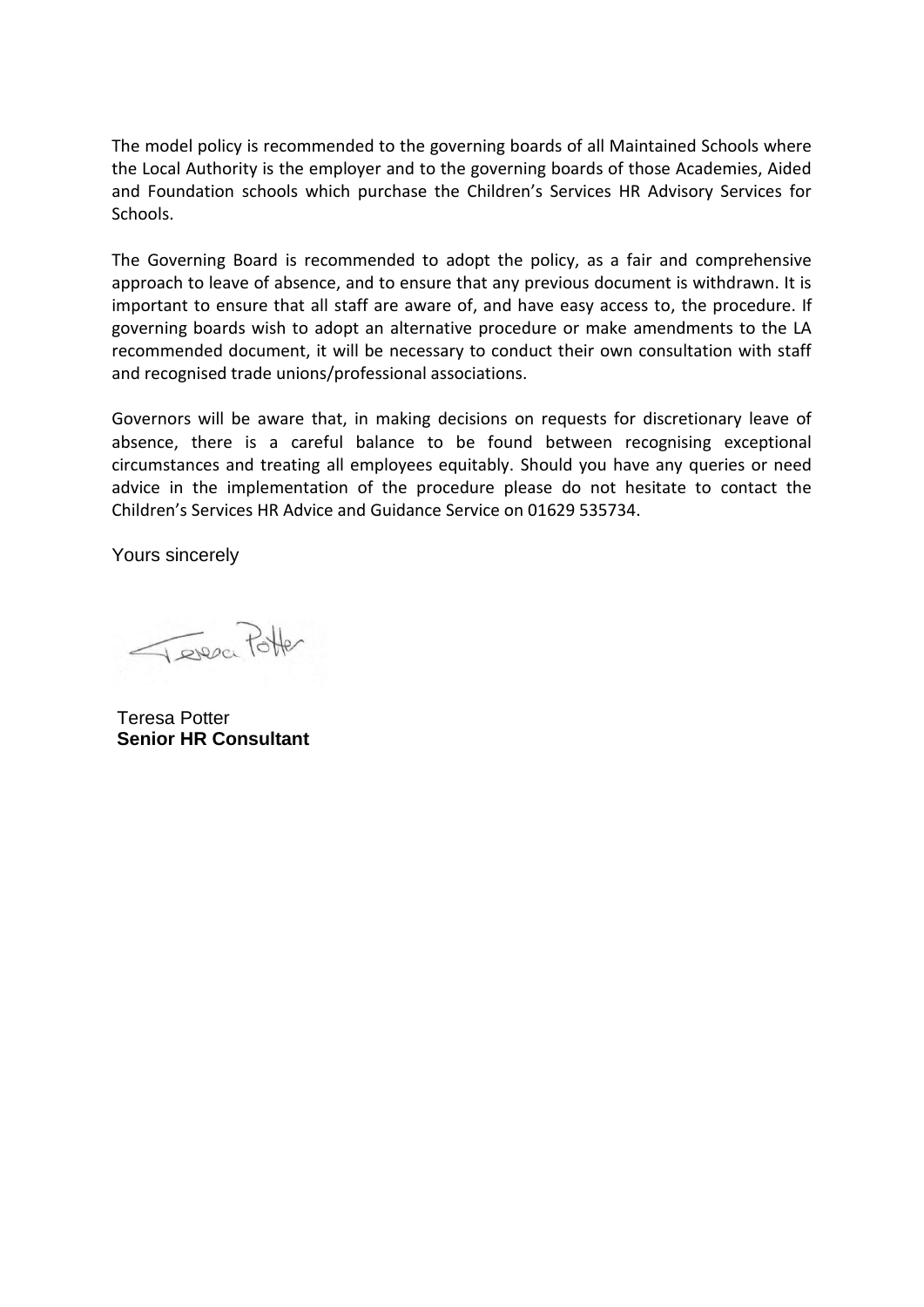**DERBYSHIRE LA**

# **AUTHORISED LEAVE OF ABSENCE AND FLEXIBLE WORKING**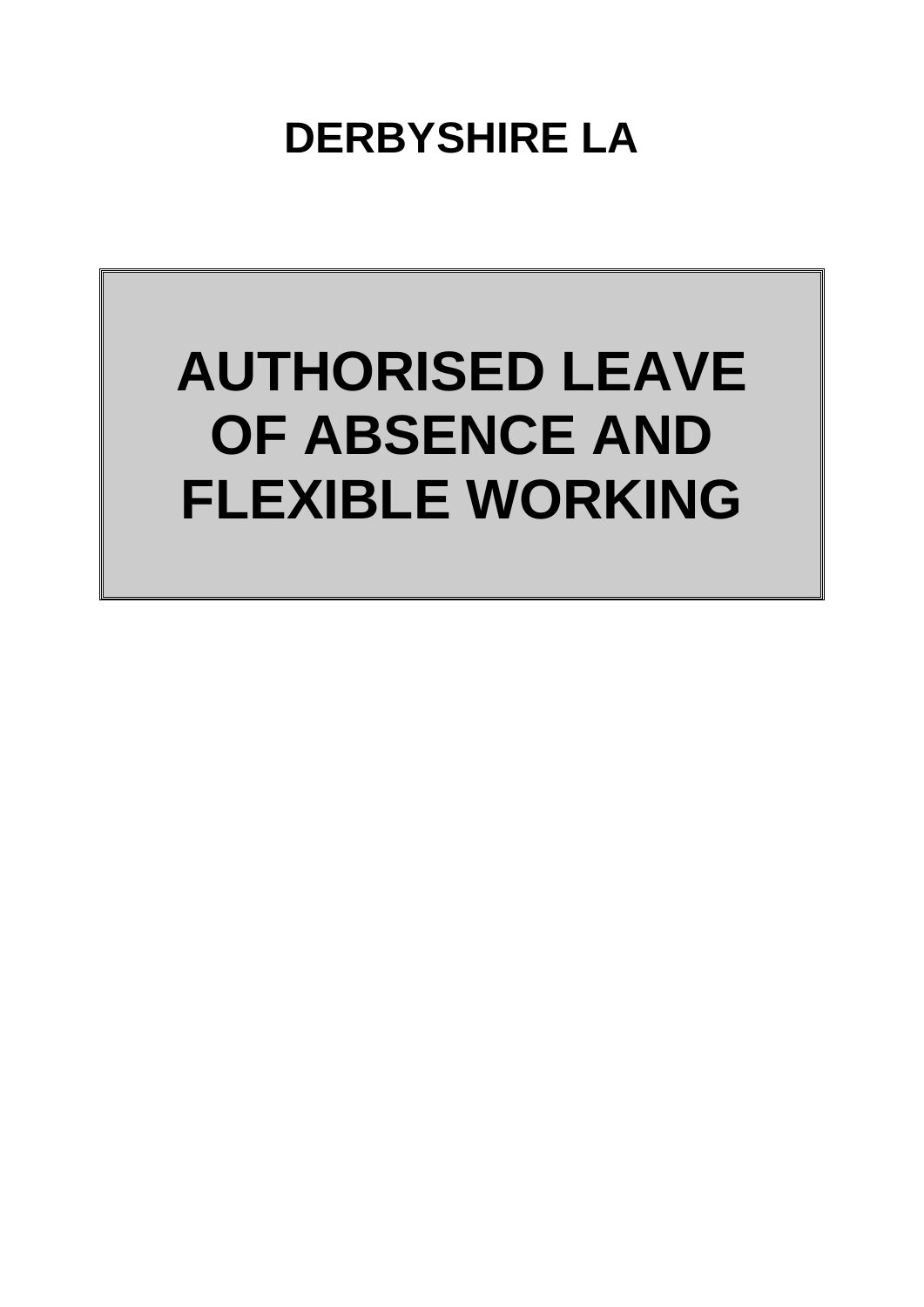# **AUTHORISED LEAVE OF ABSENCE**

# **CONTENTS**

| Page Number |
|-------------|
|             |

| 1.  | <b>Introduction and Scope</b>                                                                                                                                       | 5              |
|-----|---------------------------------------------------------------------------------------------------------------------------------------------------------------------|----------------|
| 2.  | <b>Statutory Leave</b>                                                                                                                                              | 5              |
| 2.1 | <b>Public Duties</b>                                                                                                                                                | 5              |
| 2.2 | Maternity, Paternity, Adoption, Parental and Fostering Leave<br>are now covered in the Maternity, Paternity, Parental and<br><b>Adoption Leave Schemes document</b> | 6              |
| 2.3 | <b>Annual Leave</b>                                                                                                                                                 | $\overline{7}$ |
| 2.4 | <b>Flexitime</b>                                                                                                                                                    | $\overline{7}$ |
| 2.5 | Sick Leave is covered in the Management of Sickness<br><b>Absence procedure</b>                                                                                     | 7              |
| 2.6 | <b>TOIL</b>                                                                                                                                                         | 7              |
| 3   | <b>Discretionary Leave of Absence</b>                                                                                                                               | 7              |
|     | <b>Requests for Leave of Absence</b>                                                                                                                                | 13             |
|     | <b>Discretionary Leave of Absence application form</b>                                                                                                              | 15             |
| 4   | <b>Flexible Working</b>                                                                                                                                             | 16             |
|     | <b>Appendix 1 - Applying to Work Flexibly</b>                                                                                                                       | 17             |
|     | <b>Flexible Working Options</b>                                                                                                                                     | 19             |
|     | <b>Flexible working application form</b>                                                                                                                            | 20             |
| 5   | <b>Appendix 2 - Career Break Scheme</b>                                                                                                                             | 21             |
|     | <b>Career Break Application form</b>                                                                                                                                | 23             |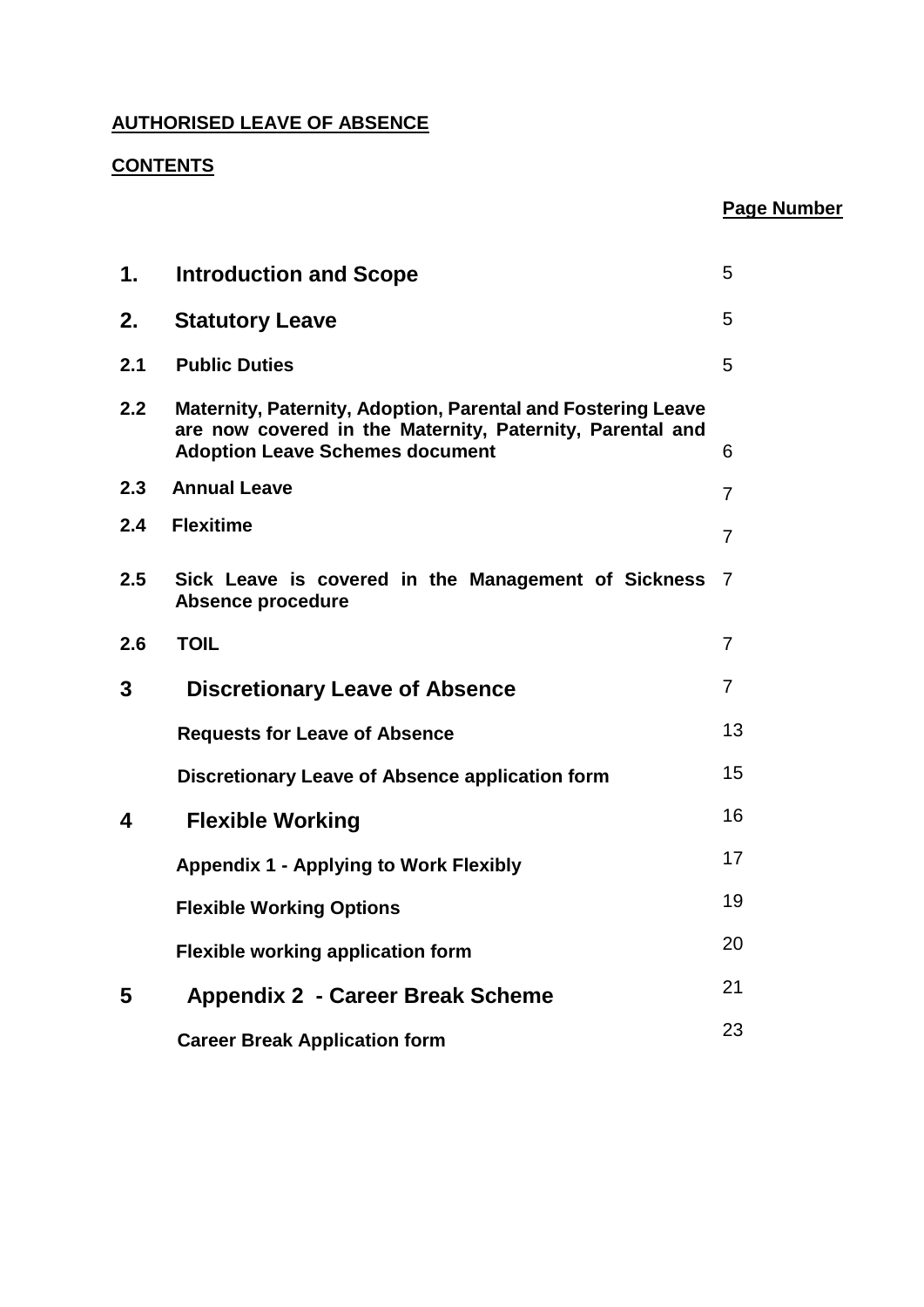# **1. INTRODUCTION AND SCOPE**

All employees within schools have a basic entitlement to leave of absence within their contracts of employment. These basic entitlements are detailed within their contracts of employment and are supplemented by jointly agreed local arrangements. Subject to both local and national conditions of service, the granting and authorisation of leave is a matter to be determined by the Governing Board. At the commencement of the Autumn Term the Governing Board needs to determine or confirm the level of delegation to the Headteacher in relation to requests for leave of absence. (See Requests for Leave of Absence, page 10)

However, in addition to their entitlement to leave of absence under their contract of employment, employees also have a statutory entitlement to leave of absence for other reasons as set out below.

#### **1.1 PURPOSE**

This document provides guidance to Governing Bodies on current legislation and local and national conditions affecting leave of absence, and the extent of their discretionary powers. It has been discussed and agreed with all the recognised professional associations and trade unions at Schools' Joint Consultative Committee.

### **2. STATUTORY LEAVE**

#### **2.1 PUBLIC DUTIES**

The Employment Protection (Consolidation) Act 1978 gives statutory rights to reasonable time off for the following purposes:

- Magistrates/Justices of the Peace
- Education body Chair of school/college governors (other governors see below)
- Statutory tribunal
- Police Authority
- Service Authority for National Criminal Intelligence Service or National Crime Squad
- Board of prison visitors or prison visiting committee
- Probation boards
- Members of court boards
- Health Authority
- Environment Agency
- Youth Offending Panels
- Meetings of SACRE & attendance at Diocesan Education Committee, or equivalent education body, meetings

Leave arrangements for all staff to carry out recognised public duties have been agreed on the basis of up to 18 days/36 half days paid leave per year.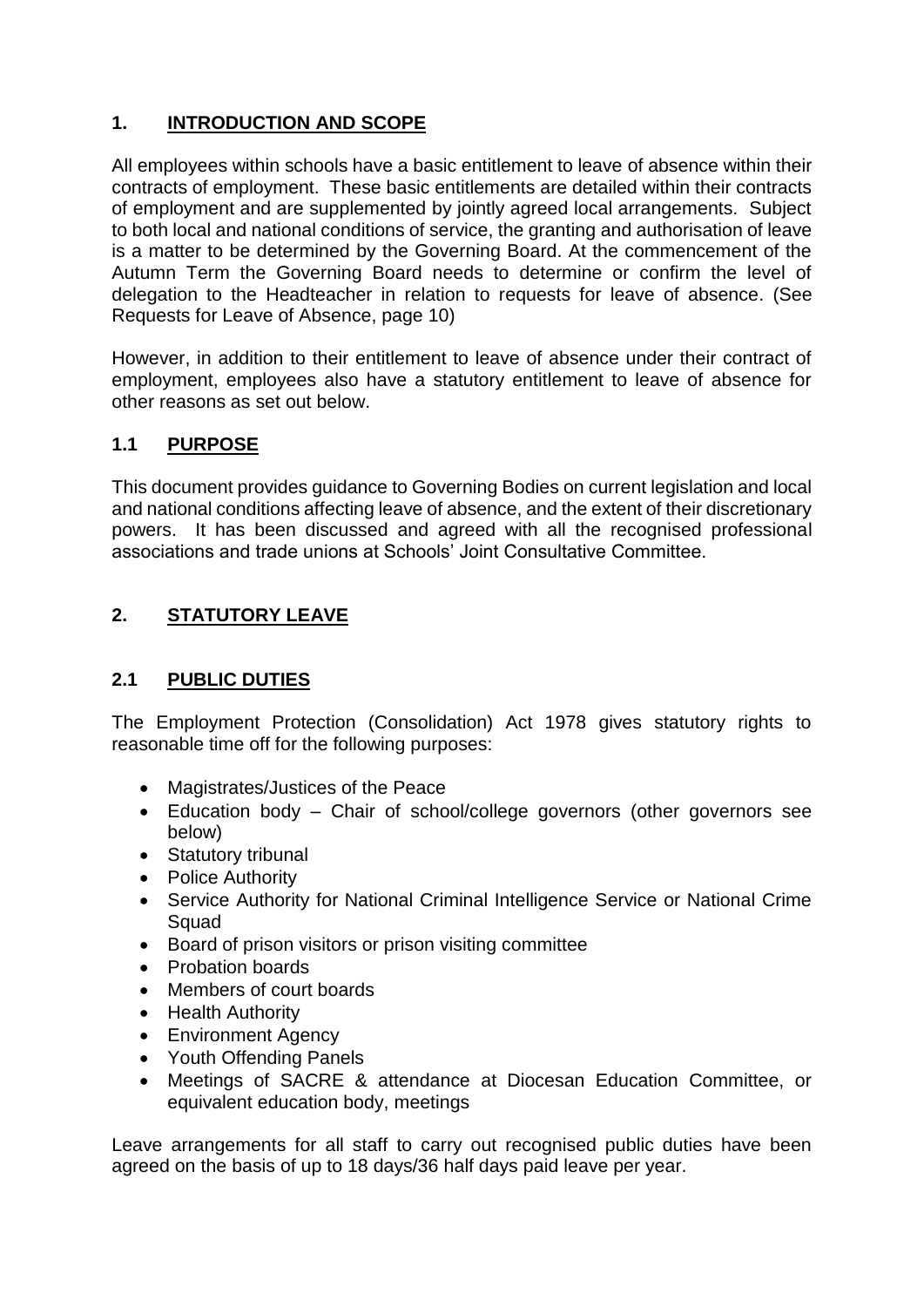- Education body School/College Governors you may apply for a maximum of 7 days paid leave and 7 days unpaid leave in a leave year to undertake school/college governor duties.
- Chair of Governors those elected as Chair of Governors elsewhere may apply for a maximum of 18 days paid leave in a leave year to undertake Chair of Governor duties.

Other Special Leave arrangements have also been agreed and should be granted on the following basis:

- Jury Service –time off without financial detriment is allowed for jury service. For Maintained Schools, the employee is issued with a loss of earnings form from the Court, which they receive prior to their attendance. This is sent to DCC Shared Service Centre (SSC) to complete with the details and then returned for the employee to claim from the court, once they have attended for jury service. The school notifies SSC of the dates the employee attended jury service and the necessary amount is deducted from the employee's pay so the relevant sum is not costed to the school's budget. For more information on jury service go to<https://www.gov.uk/jury-service/overview> .
- Elected member duties with other Local Authorities up to 208 paid hours per year.
- Trade Union Duties These are set out in the Authority's Facilities Agreement.

Further advice can be sought from the Shared Services Centre on how to record these types of leave.

#### **2.2 MATERNITY, PATERNITY, ADOPTION, PARENTAL AND FOSTERING LEAVE**

(These are covered in the Maternity, Paternity, Adoption, Parental and Fostering Leave Schemes document).

#### **2.3 ANNUAL LEAVE**

T For employees subject to Derbyshire Package terms and conditions. Entitlements are covered in the "Working for us" booklet. For those schools who have not adopted the Derbyshire Package, then existing arrangements will apply. For teachers, reference should be made to the School Teachers' Pay and Conditions Document (STPCD) and statutory entitlement.

#### **2.4 FLEXITIME**

Some jobs may be suitable for flexitime working for some staff subject to the Derbyshire Package terms and conditions. A guide to flexitime working can be found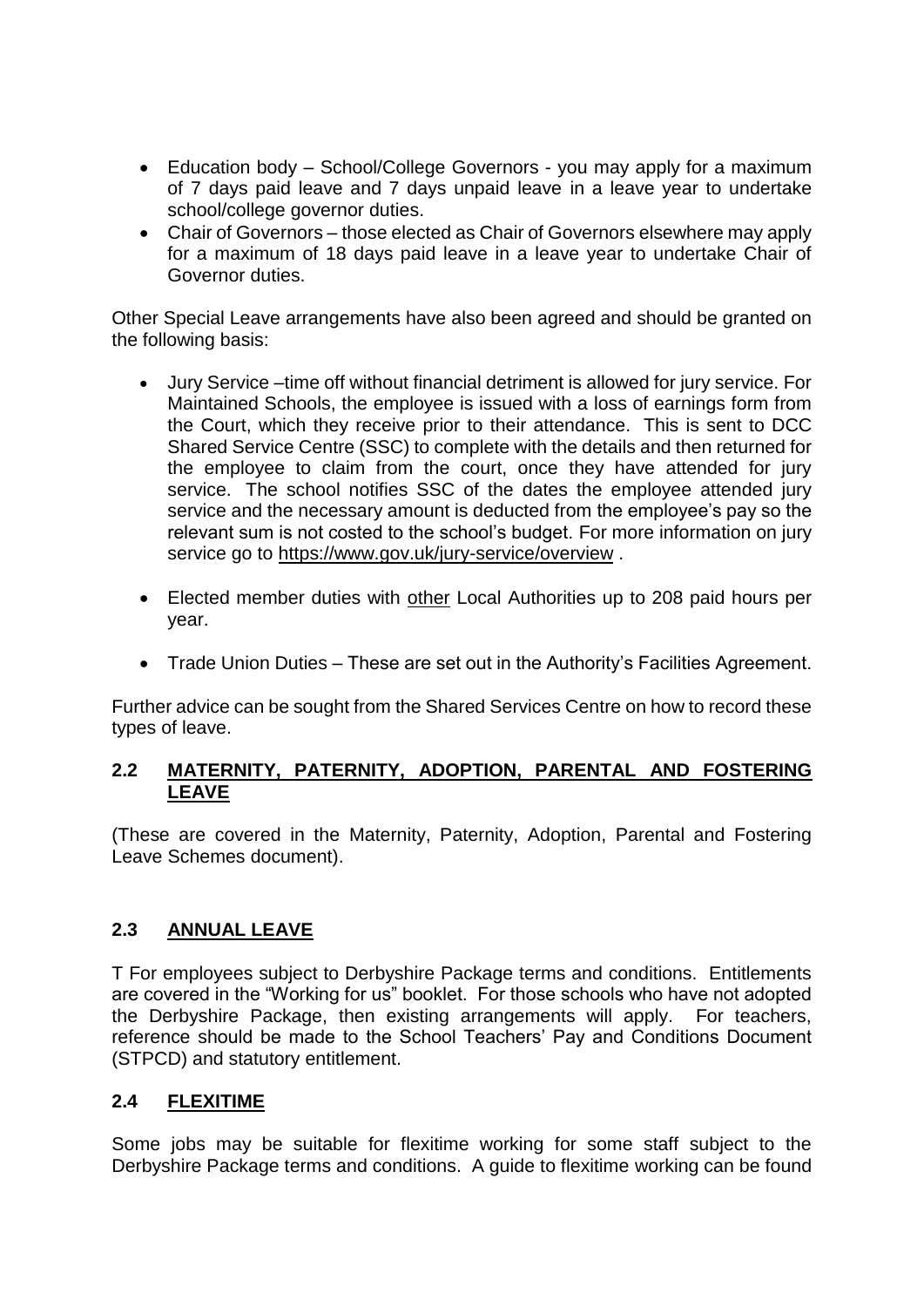in the "Working for us" booklet. For those schools who have not adopted the Derbyshire Package, then existing arrangements will apply.

# **2.5 SICK LEAVE**

Information relating to sick leave and pay can be found in the Management of Sickness Absence policy, in the Burgundy Book for Teachers and the Derbyshire Package for support staff. For those schools who have not adopted the Derbyshire Package, then existing arrangements will apply.

# **2.6 TIME OFF IN LIEU (TOIL)**

Where it is mutually suitable and agreeable, TOIL may be available for some employees who are subject to Derbyshire Package terms and conditions. TOIL is time off for additional hours not "payment for". TOIL is subject to the Headteacher/Principal or Line Manager's approval on an hour-for-hour basis and with the agreement of the employee. For those schools who have not adopted the Derbyshire Package, then existing arrangements will apply.

Similar local arrangements may also apply to teachers and would be subject to agreement between the school and the teacher and reference should be made to the relevant section of the STPCD.

# **3. DISCRETIONARY LEAVE OF ABSENCE**

### **Leave of Absence with Pay**

#### **Introduction**

The types of leave of absence outlined below provide details of the circumstances where it is considered reasonable for the Governing Board to grant leave of absence with pay. It is also the responsibility of the Headteacher and the Governing Board to ensure that the number and pattern of absences do not individually or collectively adversely affect the smooth-running of the school or the education of its pupils.

For the purposes of leave of absence, with or without pay, the definition of a near relative will be relationships outlined in the kinship regulations i.e. father, mother, stepfather, step-mother, husband, wife, civil partner, son, daughter, step-son, stepdaughter, adopted son or daughter, sister, brother, father-in-law, mother-in-law, brother-in-law, sister-in-law. In addition, there are occasions when, despite the lack of a direct family relationship, it is clear that the member of staff concerned should be regarded as a near relative. Thus, the term "near relative" shall include any other person with whom the member of staff has a close personal relationship which, in the opinion of governors or managers, justifies leave of absence with pay.

It should be remembered that all requests for leave are at the discretion of the school, and where schools consider that a request is not reasonable in all the circumstances,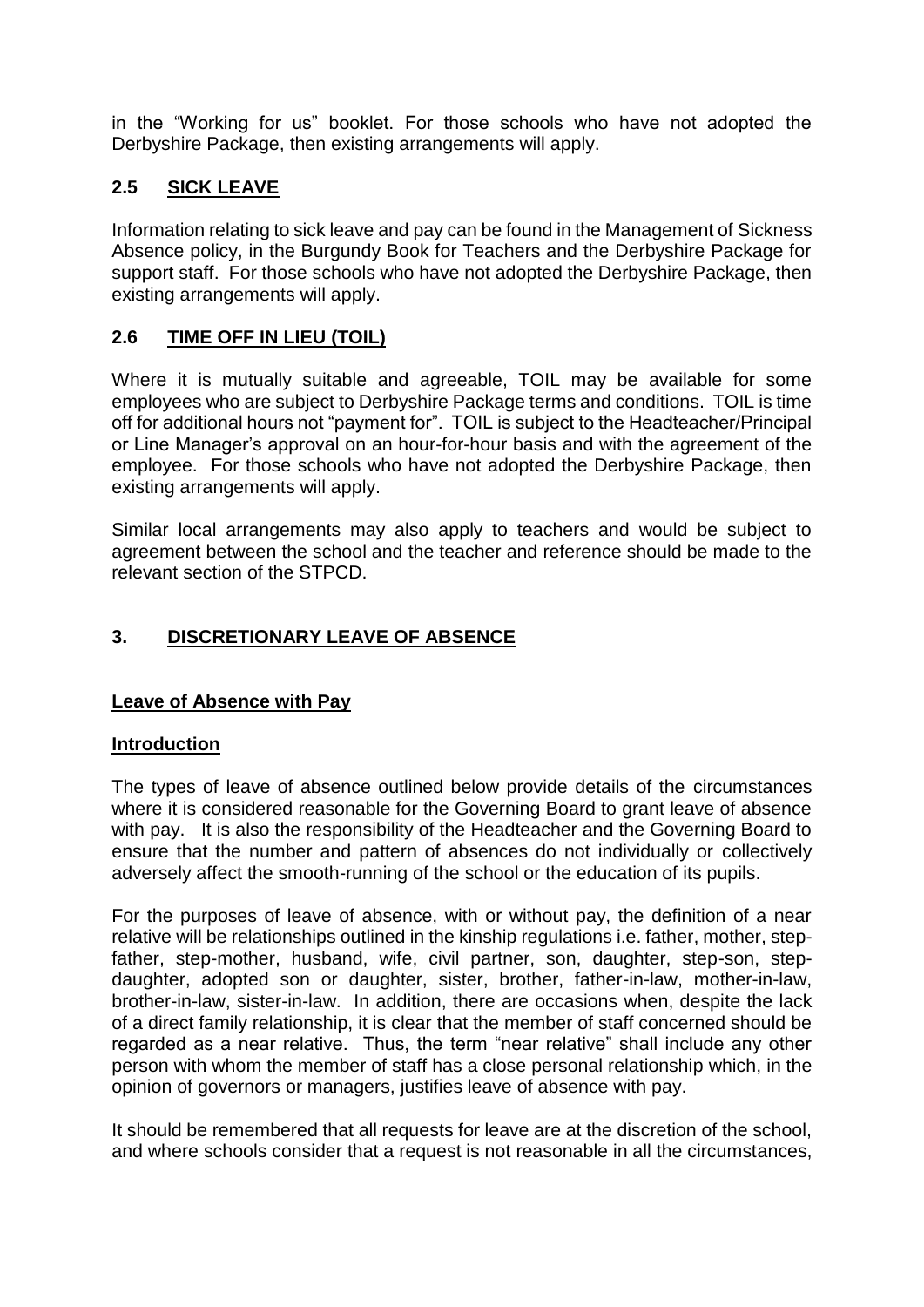it should be declined. Headteachers should not hesitate to contact HR for advice if they have any reservations as to the reasonableness of any requests.

Any member of staff, regardless of their working pattern, may find it necessary to apply for leave of absence (paid or unpaid). Each individual case must be considered on its own contributory factors. A high level of consistency is important when reaching a decision if staff are to be treated equitably.

As the agreements for leave of absence with pay cover most contingencies, it is not expected that Governing Boards will have to consider many requests of leave of absence without pay.

#### **Types of discretionary leave**

When requesting leave of absence members of staff should only apply for the amount of time they genuinely need, bearing in mind the effect on pupils, colleagues and the organisation of the school. The list below is neither prescriptive nor comprehensive. A sympathetic consideration of requests for leave of absence on compassionate grounds, and where staff are not in a position to control or influence the timing of important activities, should be taken. Circumstances should be considered on their own contributory factors and in the context of maintaining effective and efficient smooth running of the school.

The table below outlines examples of leave of absence that are discretionary and should not be seen as an entitlement. Should a staff member experience more than one such situation, the potential durations of leave to be granted exemplified below are not cumulative but are per event.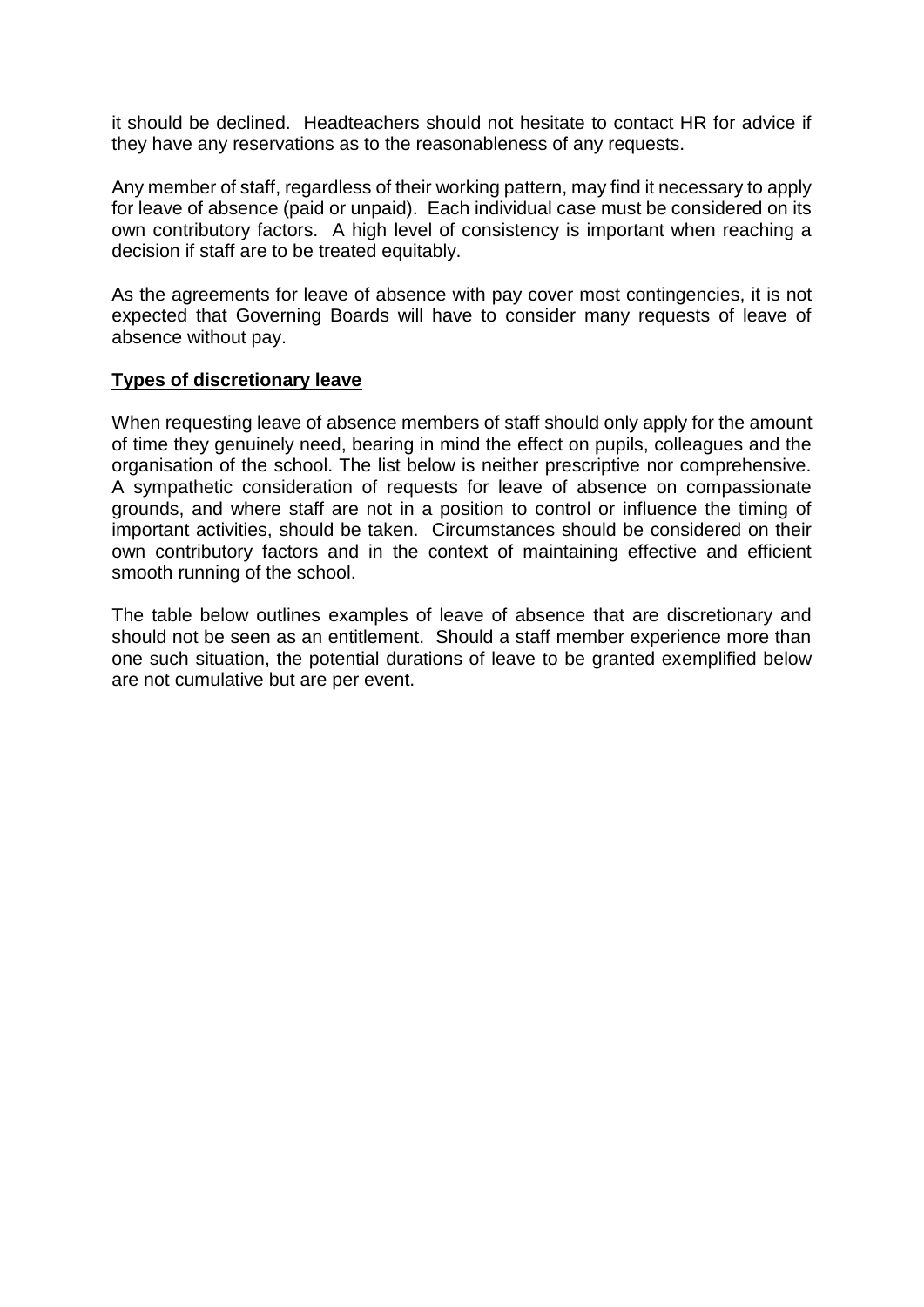| <b>Reason for absence</b>                                                                                                                                                 | <b>Period of absence</b>                                                                                                                                                                                                                                                                                                                                                           | Paid/unpaid |
|---------------------------------------------------------------------------------------------------------------------------------------------------------------------------|------------------------------------------------------------------------------------------------------------------------------------------------------------------------------------------------------------------------------------------------------------------------------------------------------------------------------------------------------------------------------------|-------------|
| 1<br>Category<br><b>Bereavement/Serious illness</b>                                                                                                                       |                                                                                                                                                                                                                                                                                                                                                                                    |             |
| Death of immediate family<br>i.e. mother, father, husband,<br>wife, partner, civil partner,<br>daughter,<br>brother,<br>son,<br>sister, grandparent,<br>or<br>grandchild. | Up to 5 days (including the<br>day of the funeral)<br>As a principle:<br>Up to 2 days including the<br>day of the funeral $\frac{1}{2}$ or 1 day<br>where only attendance at a<br>funeral is required)<br>3<br>days for funeral<br>arrangements<br>and<br>attendance<br>5<br>days for funeral<br>arrangements, attendance<br>at a funeral and dealing with<br>affairs of deceased. | Paid        |
| Death of an aunt, uncle,<br>nephew,<br>niece,<br>cousin,<br>mother-in-law, father-in-law,<br>sister-in-law, brother-in-law,<br>spouse's/partner's<br>close<br>relative    | Up to 2 days including the<br>day of the funeral $\frac{1}{2}$ or 1 day<br>where only attendance at a<br>local funeral is required)                                                                                                                                                                                                                                                | Paid        |
| Appointment as Executor of<br>the will/arrangements                                                                                                                       | 5 days maximum (not in<br>addition to the above)                                                                                                                                                                                                                                                                                                                                   | Paid        |
| Serious<br>illness<br>0f<br>near<br>relative *                                                                                                                            | Up to 5 days                                                                                                                                                                                                                                                                                                                                                                       | Paid        |

#### **Where the leave of absence is granted in relation to activities beyond attendance at the funeral the days authorised may not necessarily be continuous.**

\* 'Serious illness of near relative' – examples could be a life threatening, life changing, terminal illness, or serious accident. This list is neither prescriptive nor comprehensive. As above, a sympathetic consideration of requests for these types of leave of absence should be taken. Circumstances should be considered on their own contributory factors and in the context of maintaining effective and efficient smooth running of the school.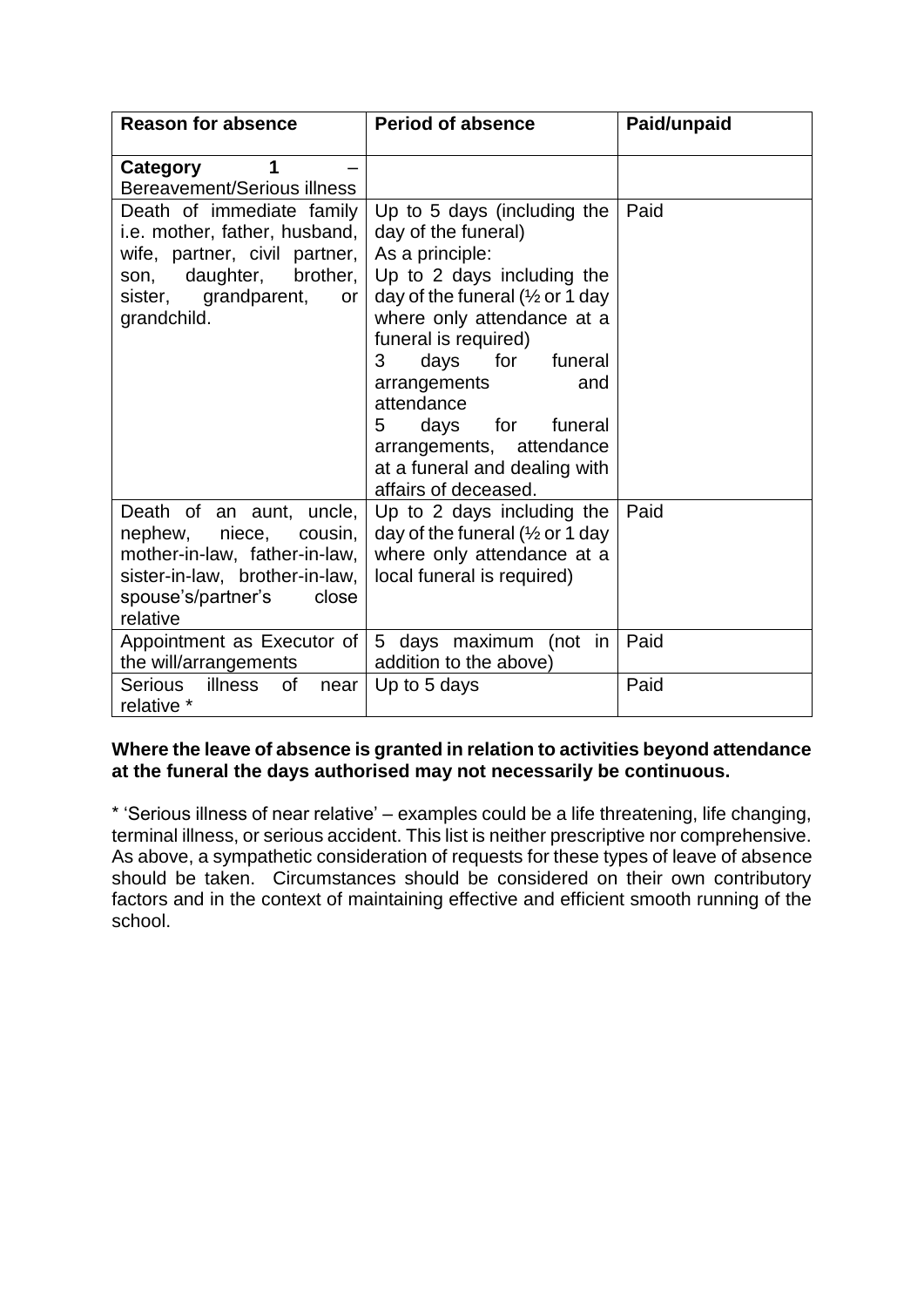| <b>Category 2 - Medical</b> |           |      |
|-----------------------------|-----------|------|
| Ante-natal<br>care          |           | Paid |
| appointments                |           |      |
| Medical appointment         |           | Paid |
| or screening where          |           |      |
| the time or the             |           |      |
| appointment cannot          |           |      |
| be chosen to fall out of    |           |      |
| working hours               |           |      |
| IVF treatment $-$ any       |           | Paid |
| medical appointments        |           |      |
| related to IVF, see         |           |      |
| above re hospital           |           |      |
| appointments. Where         |           |      |
| treatment<br>causes         |           |      |
| illness, refer<br>to        |           |      |
| <b>of</b><br>management     |           |      |
| absence procedure.          |           |      |
| Emergency                   | Max 1 day | Paid |
| dental/medical              |           |      |
| appointments                |           |      |

Routine dental appointments to be made outside of working hours. Routine medical appointments should be made outside of working hours but exceptionally, where particular circumstances prevail (arising either from the condition concerned or the nature of the medical service) consideration will be given to granting paid leave of absence. Where the employee is unsure whether the nature of their appointment would be classified as routine, they should discuss this with the Headteacher. Schools are advised to consult with their HR provider.

**FOR CATEGORY 3 DISCRETIONARY LEAVE OF ABSENCE REQUESTS, UP TO A MAXIMUM OF 5 DAYS INCLUSIVE (NOT PER EXAMPLE), IN AN ACADEMIC YEAR, IS THE NORMAL EXPECTATION, FOR ALL EXAMPLES LISTED BELOW.** *(See page 10 for details of how to request leave of absence, consideration of* 

*circumstances outside of the norm and right of appeal.)*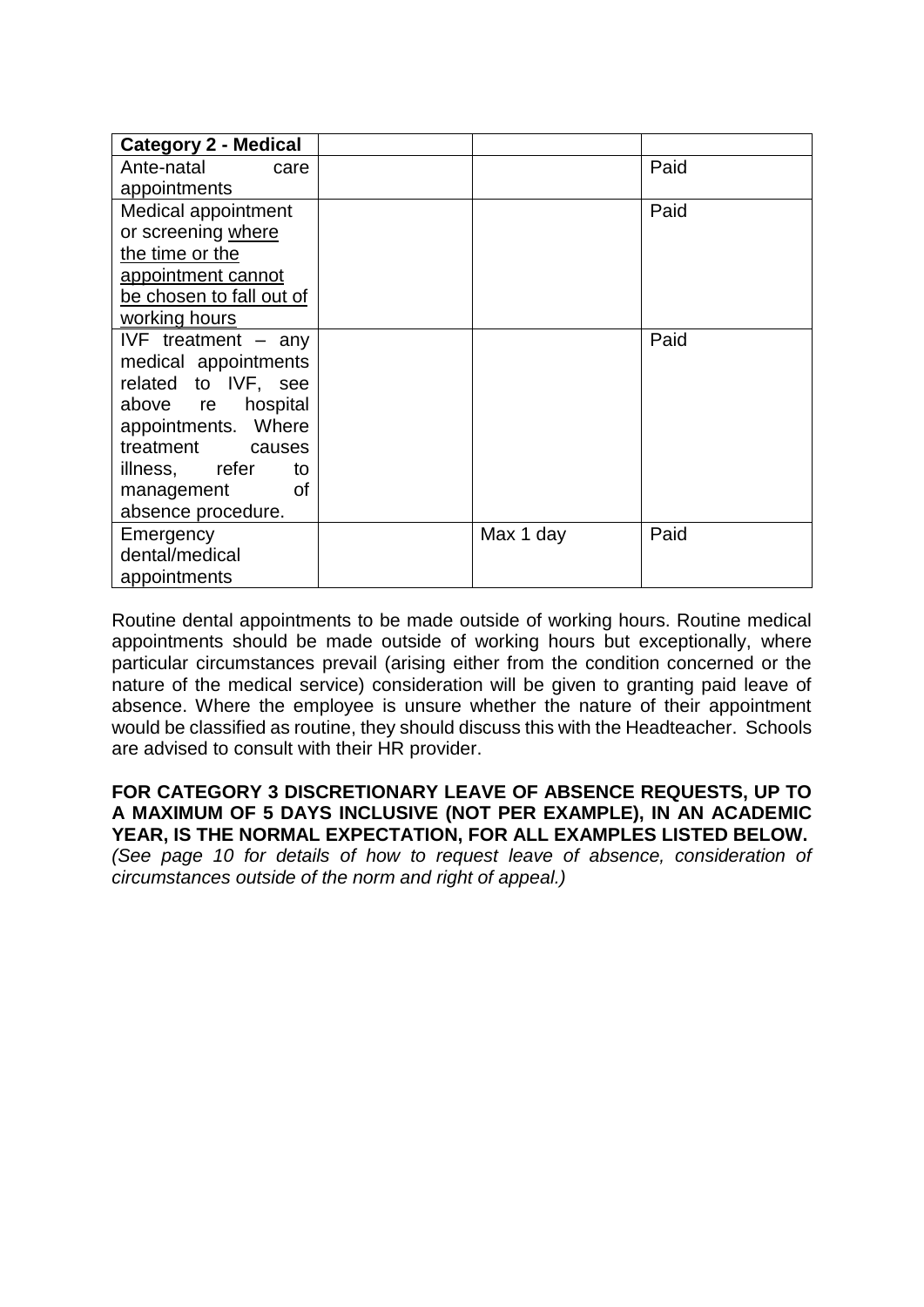| Category 3 - personal &<br>domestic considerations<br>Urgent,<br>personal<br>&                                                                                                                                 | For all of the examples below, an initial<br>allowance of up to 1 day's paid leave per<br>incident may be granted by the Headteacher.<br>This may be extended to 2 days where it is<br>clear to the Headteacher that particular<br>Where the<br>circumstances require this.<br>nature of the event determines that the staff<br>member needs to request further leave of<br>absence, a case should be submitted to the<br>relevant Governing Board Committee/ Chair<br>of Governors or Committee Chair, as<br>appropriate. | See<br>page<br>10<br>for<br>further<br>details<br>Paid |
|----------------------------------------------------------------------------------------------------------------------------------------------------------------------------------------------------------------|----------------------------------------------------------------------------------------------------------------------------------------------------------------------------------------------------------------------------------------------------------------------------------------------------------------------------------------------------------------------------------------------------------------------------------------------------------------------------------------------------------------------------|--------------------------------------------------------|
| domestic<br>e.g. property<br>damage due to fire, flood,<br>storm, impact, subsidence<br>or burglary.                                                                                                           |                                                                                                                                                                                                                                                                                                                                                                                                                                                                                                                            |                                                        |
| To attend to the care of a<br>dependant where no other<br>immediately<br>is<br>care<br>available and to make<br>for<br>arrangements<br>alternative care.                                                       |                                                                                                                                                                                                                                                                                                                                                                                                                                                                                                                            | Paid                                                   |
| Inability to reach school,<br>when open, because of<br>conditions,<br>weather<br>transport strike or other<br>such unavoidable crises.                                                                         |                                                                                                                                                                                                                                                                                                                                                                                                                                                                                                                            | Paid                                                   |
|                                                                                                                                                                                                                | <b>Applications for Leave of Absence, where</b><br>the event is known in advance should be<br>submitted<br>the<br><b>Headteacher</b><br>to<br>or<br>Governors' Committee, as far in advance<br>as possible. This would apply to the<br>examples below. Any leave granted will<br>be based on the particular event and<br>impact on the school.                                                                                                                                                                             |                                                        |
| Some foreseen events e.g.<br>hospital appointment or<br>planned operation for a<br>child or partner,<br>pre-<br>adoption<br>leave<br>(see<br>Maternity,<br>Paternity,<br>Parental & Fostering leave<br>scheme) |                                                                                                                                                                                                                                                                                                                                                                                                                                                                                                                            | Paid                                                   |
| Attendance at meetings or<br>activities<br>associated<br>0f<br>examining bodies where                                                                                                                          |                                                                                                                                                                                                                                                                                                                                                                                                                                                                                                                            | Paid                                                   |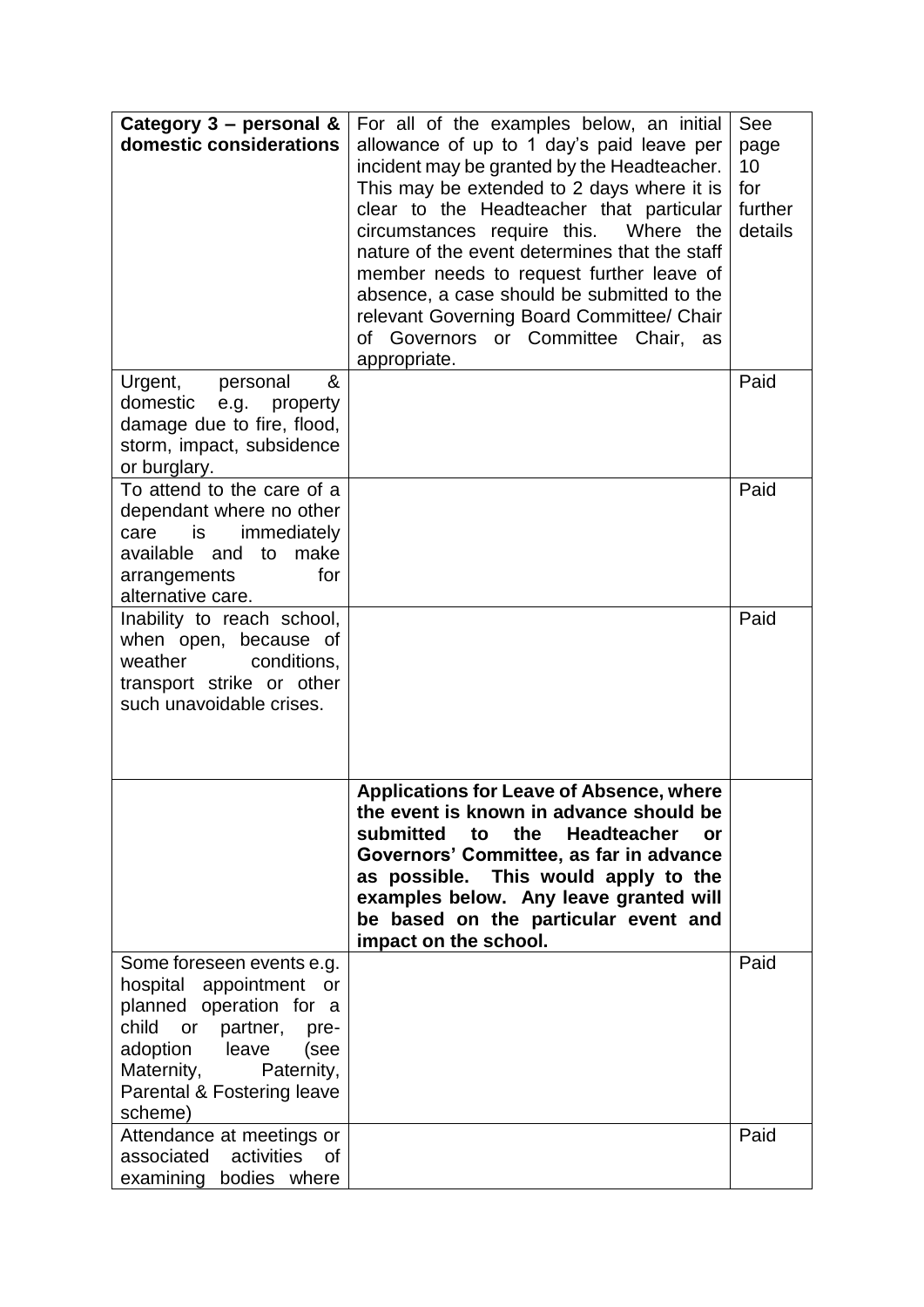| these are not already<br>funded by the school.                                                                                                                                                       |                                                                                                               |      |
|------------------------------------------------------------------------------------------------------------------------------------------------------------------------------------------------------|---------------------------------------------------------------------------------------------------------------|------|
| Interviews in connection<br>with an application for<br>another post.                                                                                                                                 |                                                                                                               | Paid |
| Attendance at any court as<br>a witness                                                                                                                                                              |                                                                                                               | Paid |
| Attendance at ceremonies<br>such as graduation, Duke<br>Edinburgh's<br>of<br>award,<br>presentations, investitures<br>etc. where the individual<br>employee or<br>a<br>near<br>relative is involved. |                                                                                                               | Paid |
| Sitting examinations<br>to<br>improve qualifications<br>which<br>are<br>not<br>requirements of<br>your<br>school role but could be<br>useful for the role.                                           |                                                                                                               | Paid |
| Training and associated<br>activities with any branch<br>of HM Forces                                                                                                                                |                                                                                                               | Paid |
| Participating in County,<br>Regional,<br>National<br>or<br>International sporting<br>or<br>cultural event.                                                                                           |                                                                                                               | Paid |
| Attendance at conferences<br>training courses<br>or<br>organised by an approved<br>educational body.                                                                                                 |                                                                                                               | Paid |
| Absence from last day of<br>Spring term until 30 April<br>(retiring teachers only)                                                                                                                   |                                                                                                               | Paid |
| Moving house                                                                                                                                                                                         | 1 day                                                                                                         | Paid |
| Weddings of near relatives                                                                                                                                                                           | 1 day - Closeness of relative/relationship and<br>location of wedding<br>to be taken<br>into<br>consideration | Paid |

#### **Requests for Leave of Absence**

Applications should be submitted to the Headteacher on the form provided and he/she may have the authority to agree those that fall within the guidelines above or refuse those which fall outside. Particularly in the case of urgent, unforeseen requests the Headteacher should have the ability to make a decision, although this may be in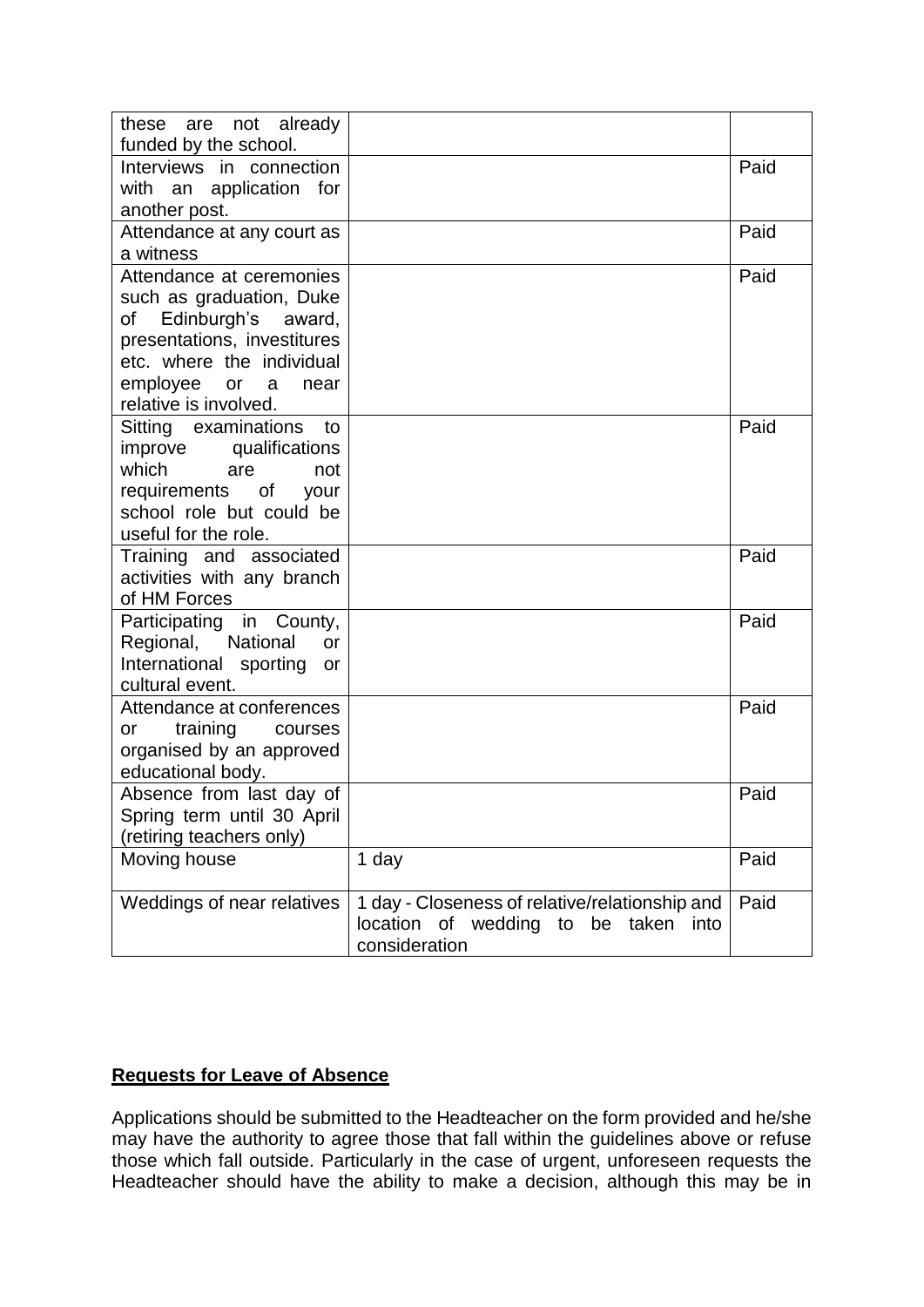consultation with the Chair of Governors or Chair of relevant committee, where discretion in the application of the policy is required.

The employee will state whether leave is sought with or without pay. Throughout, the Headteacher's, or a committee's, response will make clear their decision both in relation to the leave requested and to pay.

For applications:-

- $\triangleright$  related to one event, which require a decision beyond that which the Headteacher can determine (as outlined in the table above) or
- $\triangleright$  for Leave of Absence when the normal cumulative total of days leave in Category 3 has already been utilised, the case outlining the reasons and circumstances must be submitted in writing to the Governors' Committee. Where the nature of the event is urgent and unplanned then the Headteacher is empowered to initially grant unpaid Leave of Absence, beyond the 2 days paid leave which is at their discretion, and the employee's request for the leave to be paid can subsequently be considered by the Governors' Committee. The Headteacher may consult with the Chair of Governors or relevant Committee Chair in deciding whether to grant the unpaid leave.

Where the Headteacher does not authorise leave of absence that is within their remit, reasons should be given. If the employee wishes to challenge the decision, they should first request a meeting with the Headteacher in order to make representations. At this meeting the employee should state the reasons why they believe their leave should be approved. The employee may be represented by their trade union/professional association or other representative.

Where the Headteacher continues to refuse the request, the employee may appeal to a committee of the Governing Board *(clarify here whether this is the personnel committee or other).* If the employee wishes to appeal they must notify the Chair of Governors in writing within 5 working days of receiving the response to their application for leave of absence. The Chair of Governors and Clerk will liaise to arrange the meeting. There will be a minimum of 10 days' notice of the appeal meeting date. The application for leave, the Headteacher's reasons for refusal and any additional factors the employee wishes to submit should be provided to all parties 5 working days before the committee meeting.

The employee may choose to present their case to the committee in person and may be accompanied by their representative. In such circumstances the Headteacher will also attend the meeting to explain their decision and answer questions.

If the employee does not wish to present their case in person the committee can consider the request on the basis of the written submissions. The committee's decision will be final and communicated to the employee as soon as possible and confirmed in writing within 5 working days.

Where the employee's request for leave has **first** been considered by the Governors' Committee (because it fell beyond the Headteacher's remit) and has not been agreed, then there is a right of appeal to the full Governing Board (excluding those already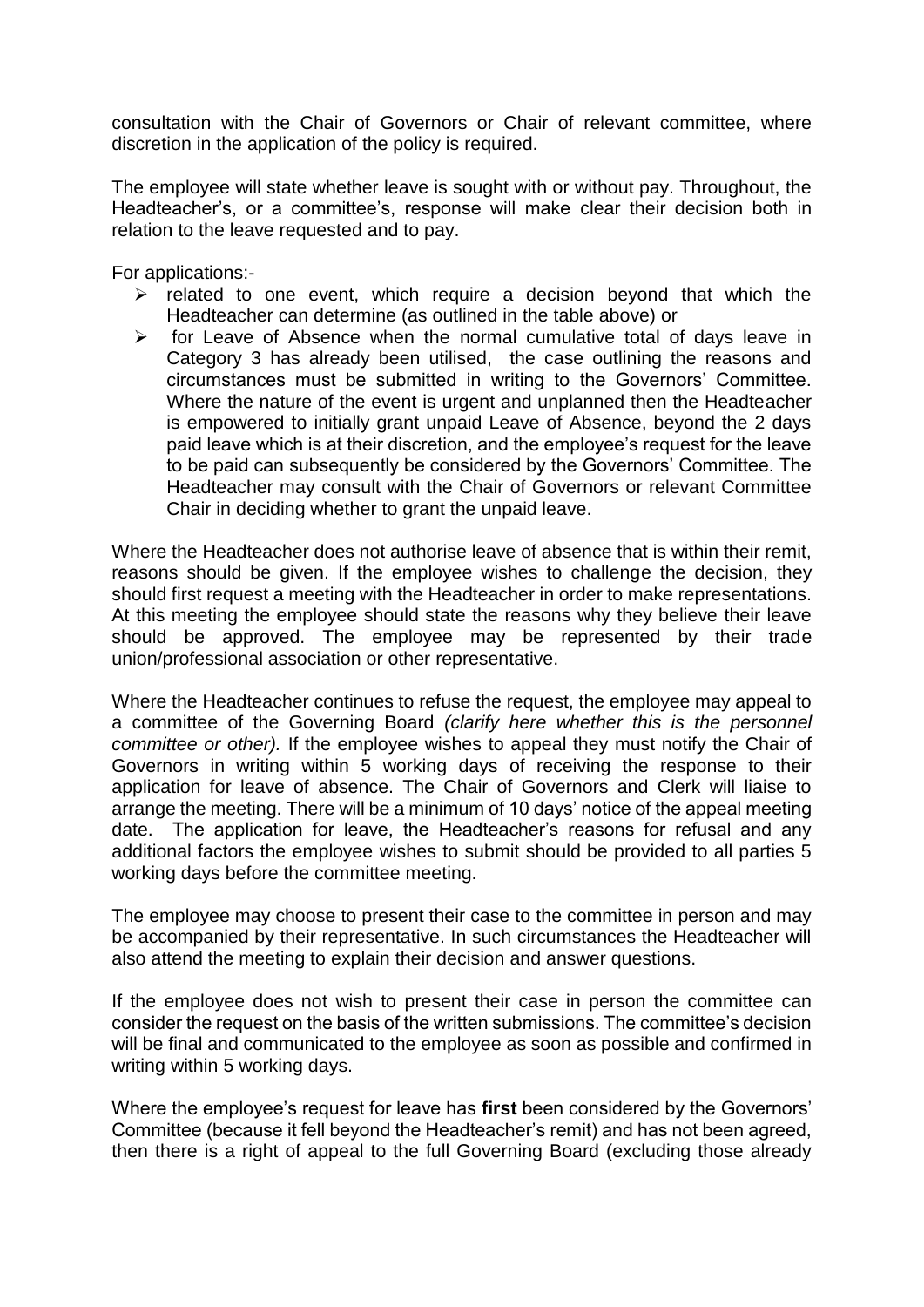involved in the case). The arrangements and employee entitlements will follow the same pattern as outlined above for appeals to the Governors' Committee.

#### **Leave of Absence without Pay**

Requests for leave of absence without pay shall be determined by Governing Boards.

In considering such requests, Governing Boards will wish to take into account the nature of the request and the effect on the effective and efficient smooth running of the school.

Leave of absence without pay should not normally be granted to enable employees to pursue private interests, or to extend periods of holiday.

As well as submitting requests for leave which is all unpaid, employees can request unpaid leave, to follow a period of paid leave of absence, to be authorised. Governors may wish to grant additional unpaid leave following a period of paid leave granted for an urgent personal or domestic situation, which is ongoing.

Reasonable consideration should be given for requests for unpaid leave to undertake religious observance.

Employees should be made aware that where a leave of absence (with or without pay) request has not been authorised and the employee decides to take the leave, this will be classed as unauthorised leave of absence and subject to disciplinary action.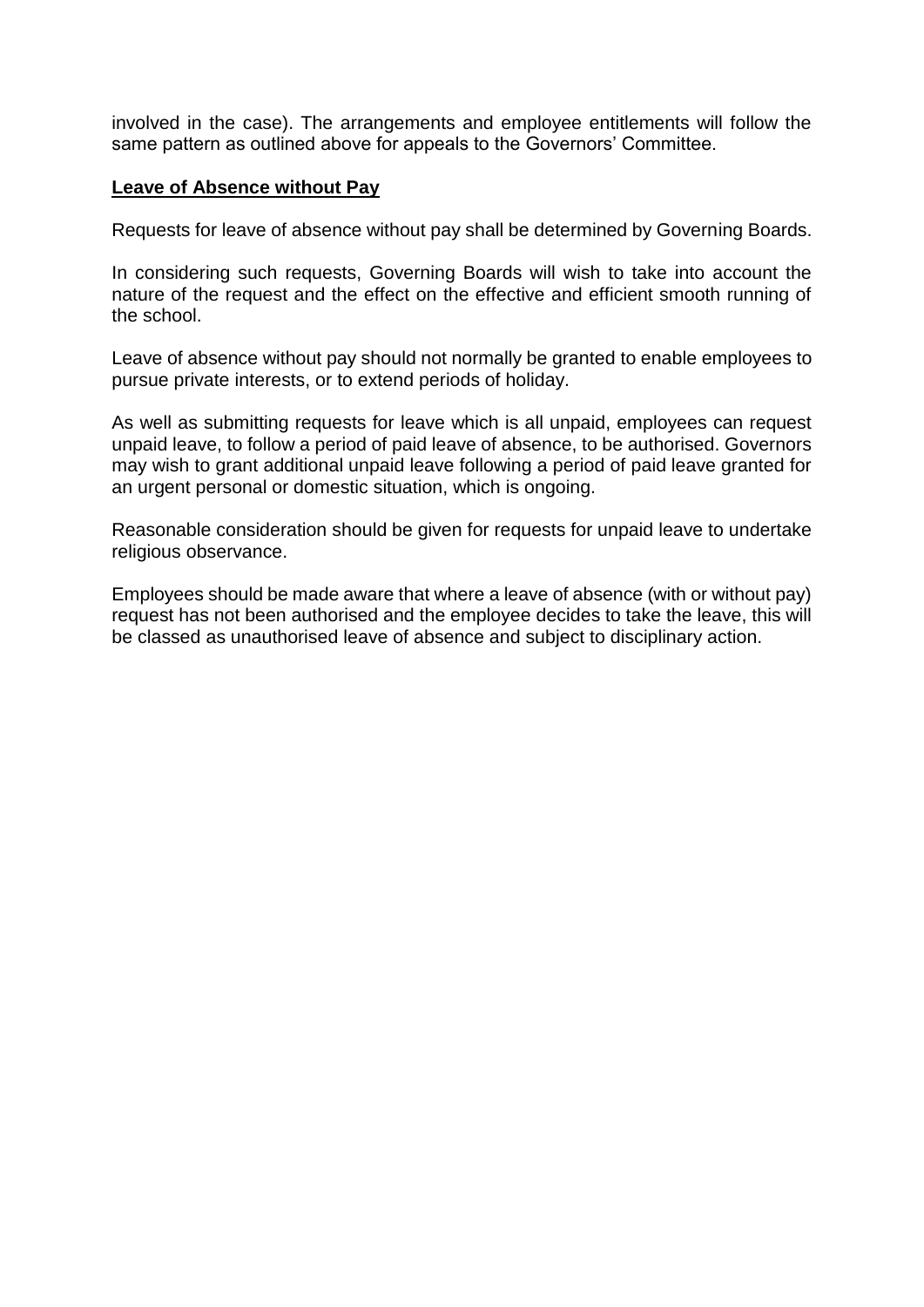# **DISCRETIONARY LEAVE APPLICATION FORM**

| <b>Name</b>                                                          |                        |
|----------------------------------------------------------------------|------------------------|
| <b>Job Title</b>                                                     |                        |
|                                                                      |                        |
| <b>Contractual Hours</b>                                             |                        |
| <b>Employee Number</b>                                               |                        |
| Date(s) requested (paid)                                             |                        |
| (pro rata entitlement for part time<br>employees)                    |                        |
| Date(s) requested (unpaid)                                           |                        |
| (pro rata entitlement for part time<br>employees)                    |                        |
| Date(s) of any previous special                                      |                        |
| leave taken within 12 months                                         |                        |
| Reason for the request<br>(please provide full details to            |                        |
| enable your request to be fully                                      |                        |
| considered by your manager)                                          |                        |
|                                                                      |                        |
|                                                                      |                        |
| <b>Employee's Signature</b>                                          |                        |
|                                                                      |                        |
| <b>Date</b>                                                          |                        |
| Approved/Not Approved*                                               | Approved/Not Approved* |
| (*delete as appropriate) Please<br>include reasons for the decision. |                        |
|                                                                      |                        |
| Headteacher/Chair of                                                 |                        |
| Governors                                                            |                        |
|                                                                      |                        |
| Signature                                                            |                        |
| <b>Date</b>                                                          |                        |
|                                                                      |                        |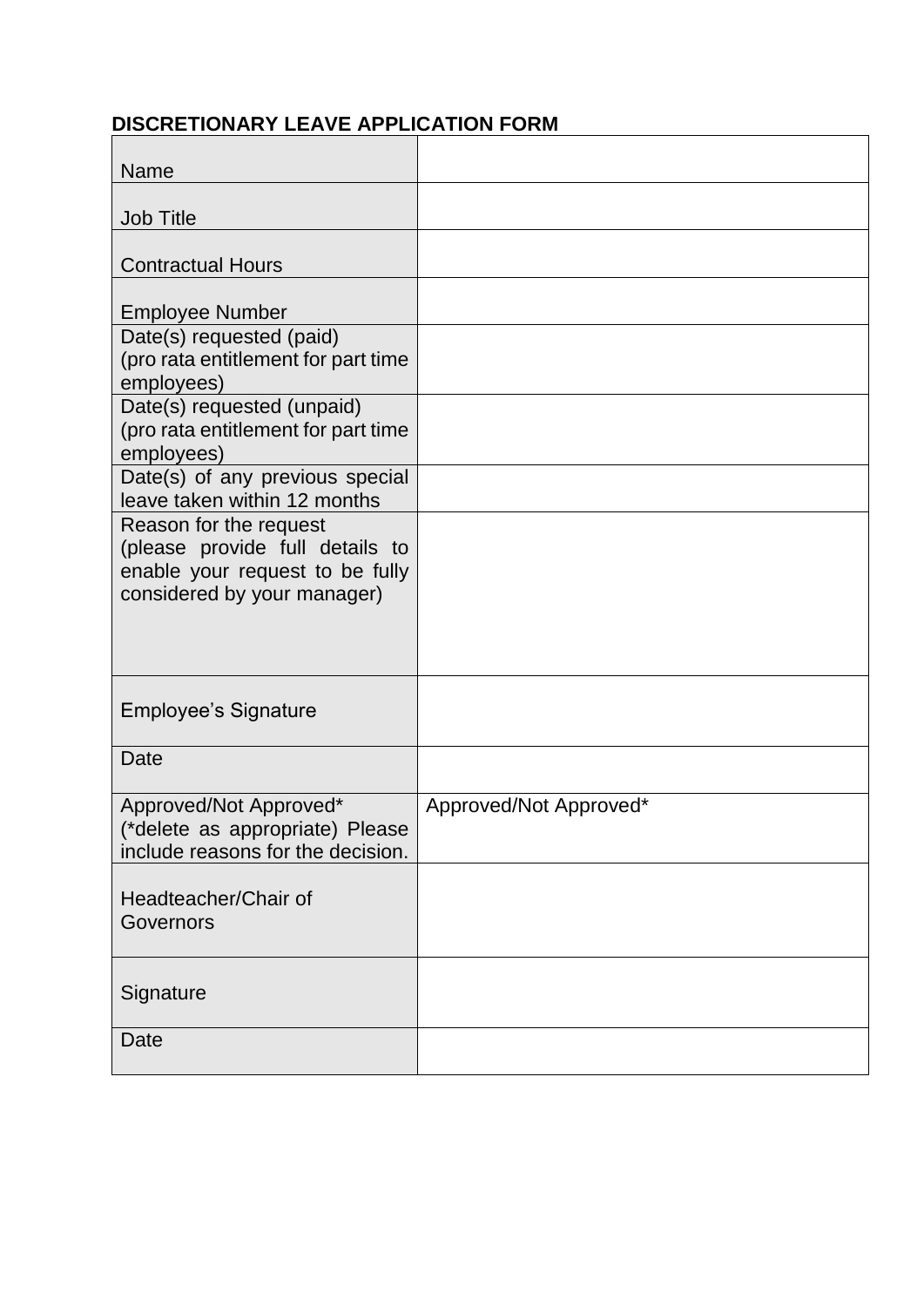#### **4 FLEXIBLE WORKING**

The School seeks to support any employee who wishes to work flexibly but this has to be balanced against the needs of the school. Employees wishing to work flexibly should initially discuss their request with the Headteacher/line manager.

Every employee has a statutory right to ask to work flexibly after 26 weeks continuous service (6 months). Employees making a request in relation to a reasonable adjustment under the Equality Act 2010, due to one or more of the protected characteristics (age, disability, gender reassignment, marriage and civil partnership, pregnancy and maternity, race, religion and belief, sex and sexual orientation) should state this on the form.

In normal circumstances, requests for flexible working should be submitted 3 months before employees would like the change to be implemented.

Each request will be considered on an individual basis. In considering the request the Headteacher/line manager will need to weigh up the benefits to the employee and the school against any adverse business impact of implementing the proposed changes.

The consideration process should be completed within 3 months of receipt of the application but this time limit can be extended if the employee agrees.

Employees can only apply once under the statutory process for flexible working during a twelve month period.

Please see below a list of examples where flexible working might apply. Please note, this list is neither prescriptive nor exhaustive:

An employee who is returning from maternity, paternity, adoption, shared parental leave who is seeking to return part time due to childcare arrangements.

An employee who may welcome a decrease in their professional responsibilities or workload because of the increased burden of responsibility for a dependent relative or other domestic commitment.

An employee who has had a break from working, for whatever reason, and wishes to return to work but wants to do so on a part time basis.

An employee who wishes to pursue a part time study course alongside their job.

An employee who is nearing retirement and wishes to reduce their hours before they finally finish work.

**The section on page 17 sets out the process of applying to work flexibly for employees.**

**Appendix 1 - Applying to Work Flexibly (see Application Form on page 20)**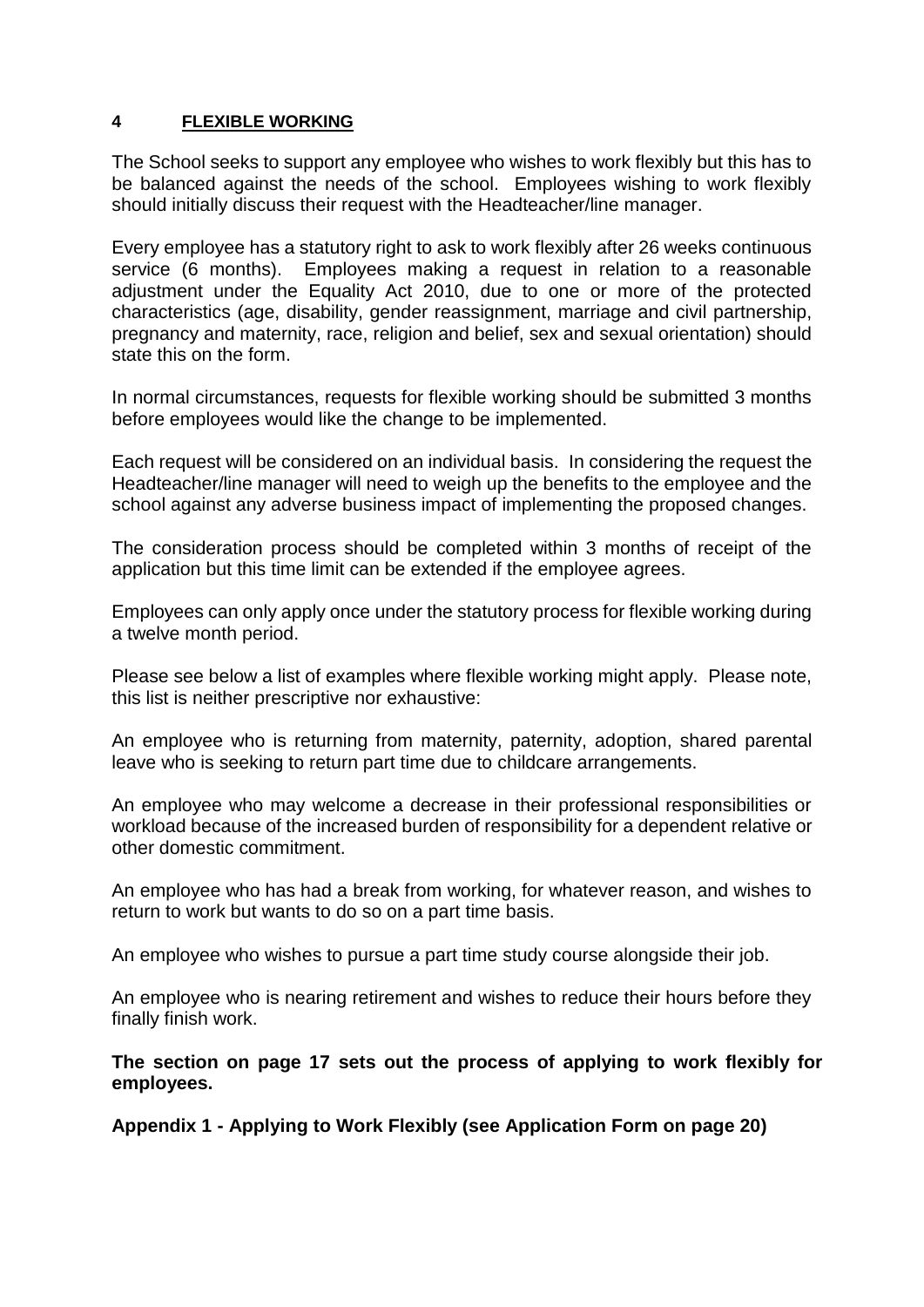Employees should initially discuss their request with their line manager/Headteacher. Following this discussion, they will need to formally submit this in writing to their line manager.

All applications for flexible working will be dealt with as follows:

The line manager/Headteacher will arrange to discuss the application with the employee as soon as is reasonably practicable. If a meeting is required this will take place within 28 days of receipt of the written request and the employee will have the right to be accompanied by a work colleague or trade union representative. If the employee fails to attend the meeting or a rearranged meeting, their line manager/Headteacher can consider their request as being withdrawn.

The line manager/Headteacher will inform the employee in writing regarding the decision reached within 7 days of the discussion/meeting. If the request is accepted, or accepted with modifications, the line manager/Headteacher will discuss with the employee any required modifications and how and when the changes might best be implemented.

If the decision reached has been to refuse the application, the reasons for the decision will be given to the employee in writing and they will have the right of appeal.

If the application to work flexibly is turned down it could be due to one or more of the following reasons:

- Burden of additional costs
- Detrimental effect to service delivery
- Inability to re-organise work amongst existing employees
- Inability to recruit additional employees
- Detrimental effect on quality
- Detrimental effect on performance
- Insufficiency of work during the periods the employees proposes to work
- Planned structural changes

If the employee wishes to challenge the decision, they should first request a meeting with the Headteacher in order to make representations. At this meeting they should state the reasons why they believe their flexible working request should be approved. The employee may be represented by their trade union/professional association or other representative.

If the employee wishes to appeal against the decision they should write to the Governing Board within 5 days of receiving the notification that the application has been refused. The employee will receive a reply within 5 days, acknowledging the registering of their appeal which will take place as soon as practicable. There will be a minimum of 10 days' notice of the appeal meeting date.

The employee may choose to present their case to the committee in person and may be accompanied by their representative. In such circumstances the Headteacher will also attend the meeting to explain their decision and answer questions.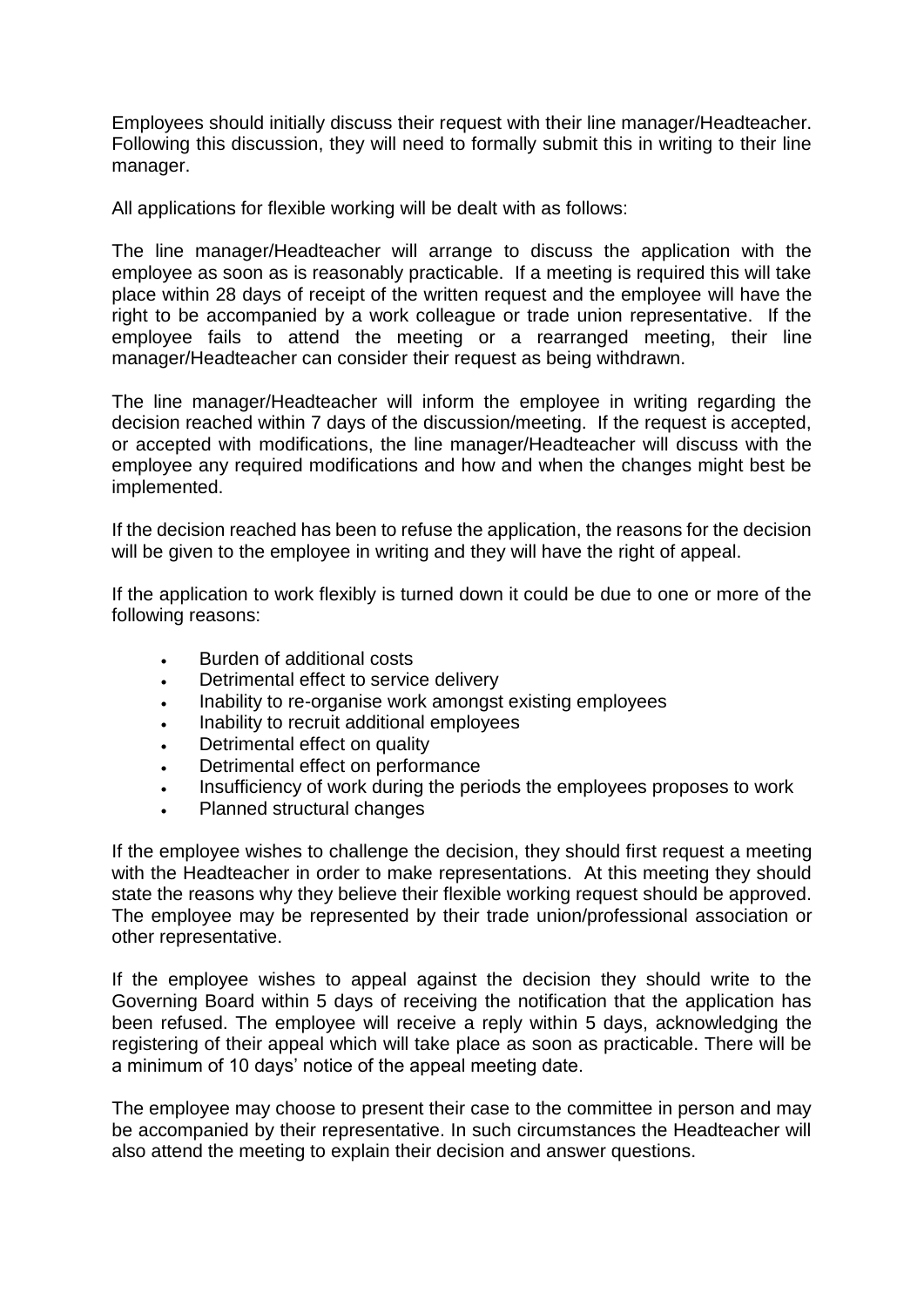If the employee does not wish to present their case in person the committee can consider the request on the basis of the written submissions. The committee's decision will be final and communicated to the employee as soon as possible and confirmed in writing within 5 working days.

If the employee states their intention to present their appeal in person but fails to attend the appeal hearing or rearranged appeal, their request will be considered withdrawn.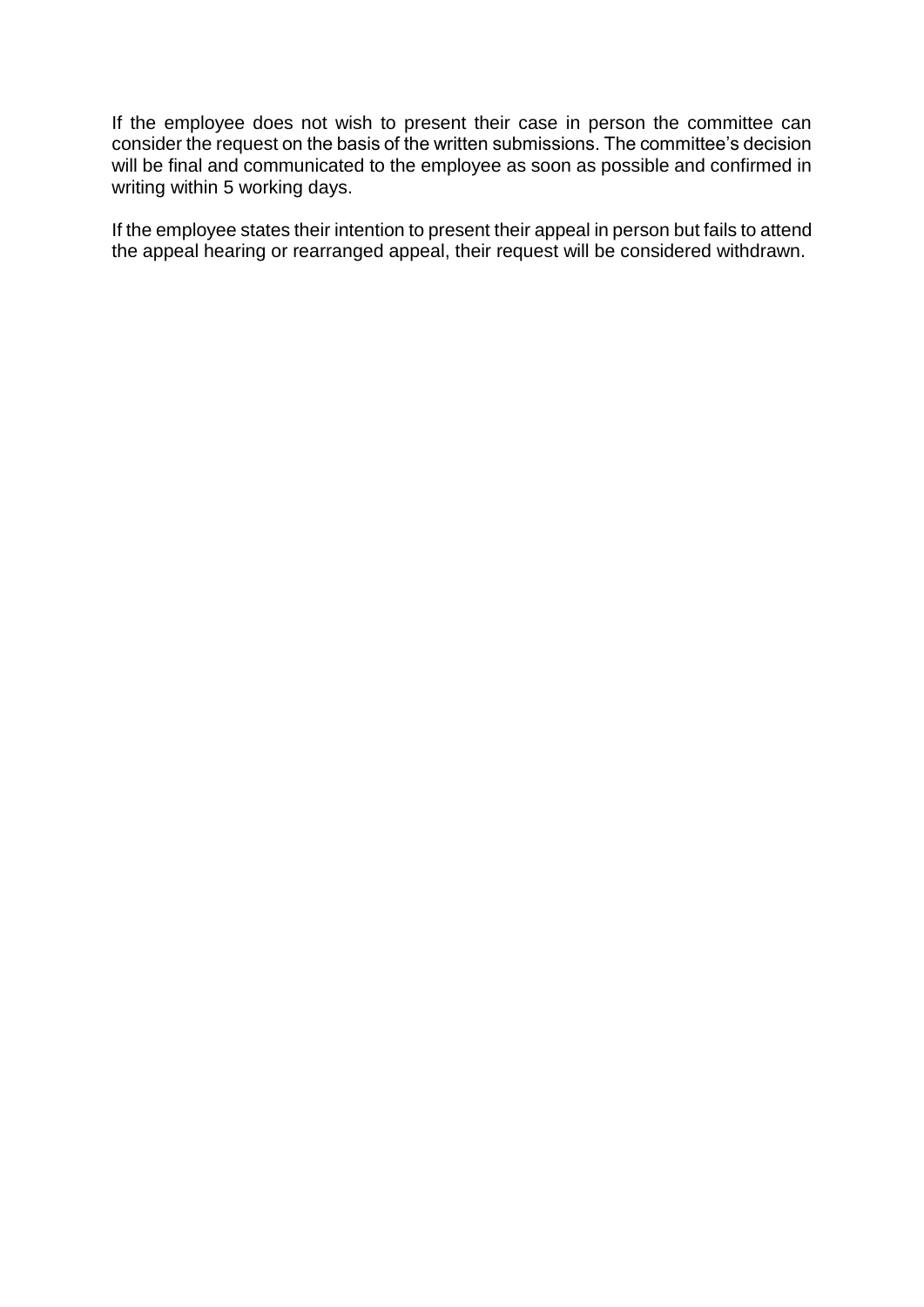#### **Flexible Working Options**

#### **Part Time Working**

The employee's hours of work are less than full time (37 hours).

#### **Annualised Hours**

For employees working on a 52 week contract, the number of full time hours in a year is 1924 hours (37 hours per week x 52 weeks per year) which includes their entitlement to annual leave and the statutory bank holidays.

Changing to this method of working still requires the employee to work the hours stated in their contract, but these do not have to be worked in standard 37 hour week blocks, providing the number of contracted hours is not exceeded or under worked over the 12 month period.

This method of working could be suitable for the employee and the service if seasonal variations have an impact on their workload.

#### **Compressed Working Weeks/Fortnights**

This form of flexible working follows similar principles to annualised hours, in that the employee's contracted hours still have to be worked, but they are worked over a shorter time period e.g. 4 days per week or 9 days per fortnight. The remaining day would therefore be a non-working day.

#### **Term Time Only**

The employee works school term times only. This requires that their contract of employment will be varied from a 52 week contract to a 39 week contract, with their salary and annual leave entitlement being reduced accordingly.

The employee's salary continues to be paid in 12 equal payments.

Further details concerning flexible working for support staff, including flexi-time, can be found in the Derbyshire 'Working for Us' document.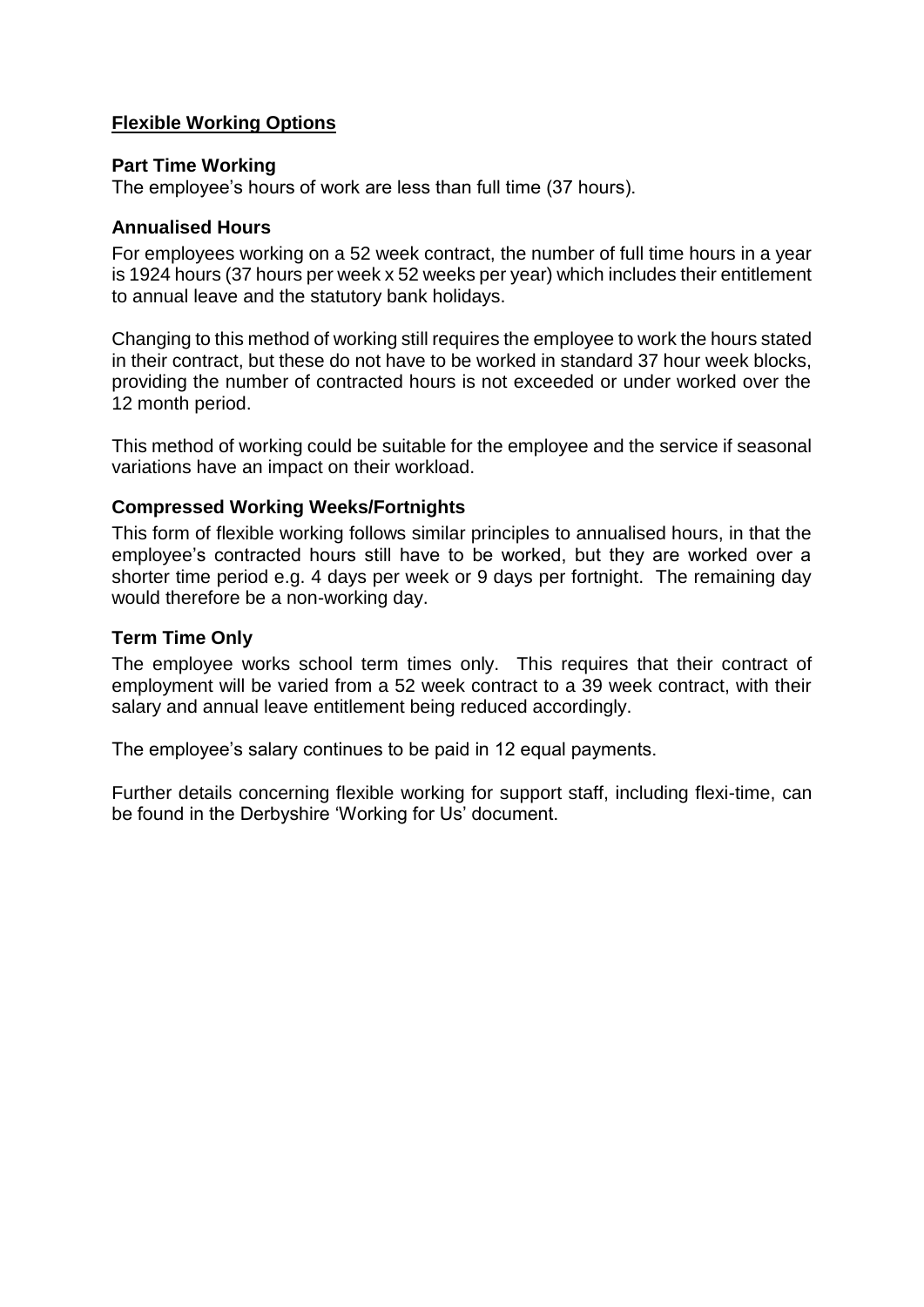# **WORKING FLEXIBLY APPLICATION FORM**

| Name                                                  |                                              |
|-------------------------------------------------------|----------------------------------------------|
| <b>Job Title</b>                                      |                                              |
| <b>Employee Number</b>                                |                                              |
| Current hours/location and                            |                                              |
| pattern of work                                       |                                              |
| New hours/location<br>and                             |                                              |
| pattern of work applied for                           |                                              |
| Date you require your new                             |                                              |
| hours/location to start                               |                                              |
| Reason for the Request                                |                                              |
| (if applicable, include any                           |                                              |
| reasonable<br>adjustments                             |                                              |
| relating to the Equality Act<br>2010)                 |                                              |
| Have you previously applied                           | Yes/No*                                      |
| to work flexibly                                      |                                              |
|                                                       | If Yes please state the date                 |
|                                                       | (you can only make one statutory application |
|                                                       | in any 12 month period)                      |
| I think this change in my                             |                                              |
| working pattern will affect the                       |                                              |
| school and my colleagues as                           |                                              |
| follows                                               |                                              |
|                                                       |                                              |
| I think the effect on the<br>school and my colleagues |                                              |
| can be dealt with as follows                          |                                              |
|                                                       |                                              |
|                                                       |                                              |
| <b>Employee's Signature</b>                           |                                              |
| Date                                                  |                                              |
| Manager                                               |                                              |
| Approved/Not Approved*                                |                                              |
| (*delete as appropriate)                              |                                              |
| Signature                                             |                                              |
| Date                                                  |                                              |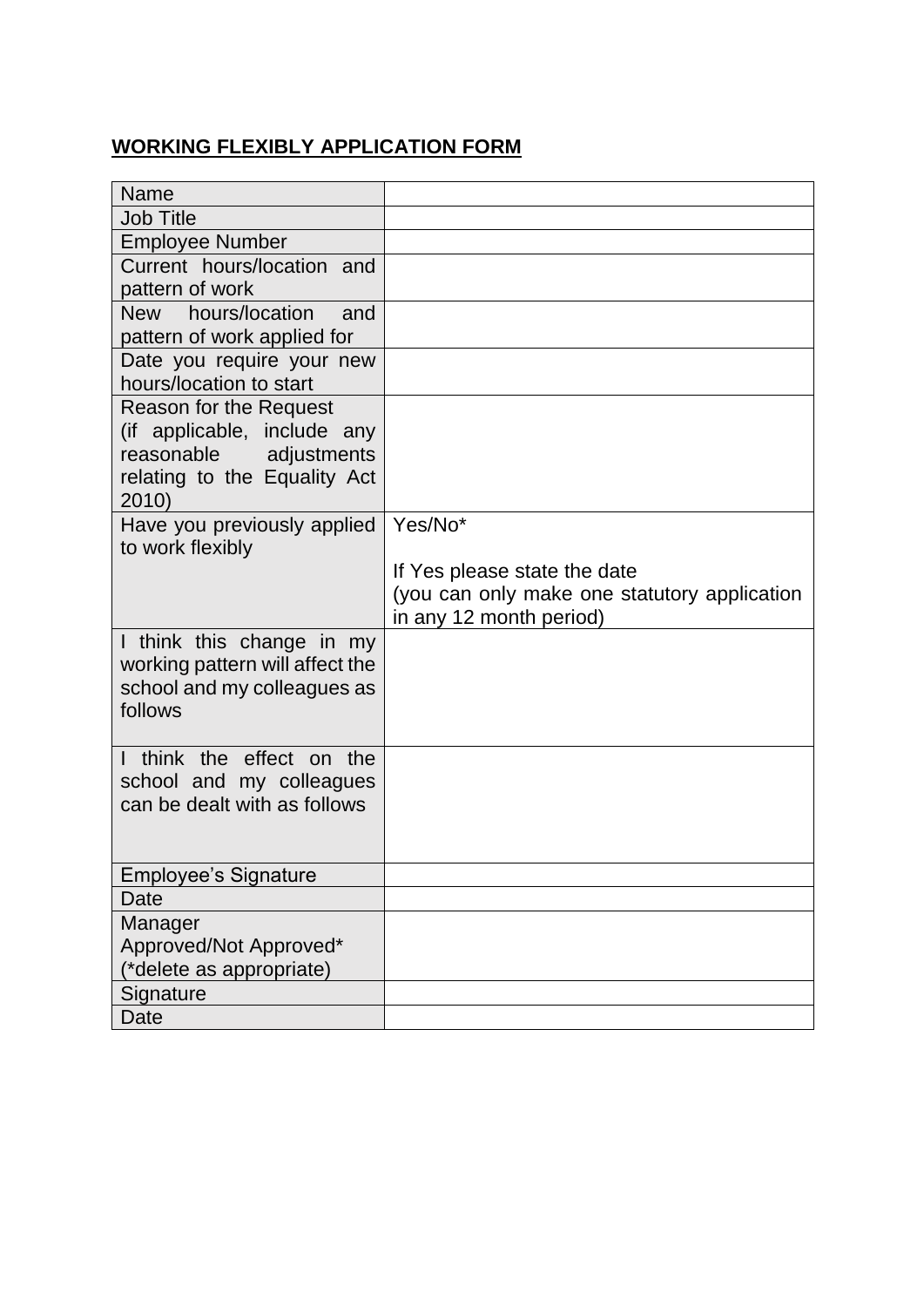#### **Appendix 2 – Career Break Scheme**

The Career Break Scheme provides an opportunity for employees to have an extended period away from work.

If an employee wishes to apply for a career break they would need to discuss this request with their line manager/Headteacher. They would also need to complete the Career Break Application Form (on page 23). The completed form would then need submitting to the Headteacher. The Headteacher may consult with the Chair of Governors before reaching a decision. Where possible, applications for a planned career break should be made at least 3 months before the proposed start date.

Governing Boards retain discretion over the granting of a career break, however, it will normally be taken for such activities as:

- Caring responsibilities
- **Extended foreign travel**
- Personal development education or training
- Voluntary/community work

A career break will NOT be granted for employees:

- To take up other paid employment.
- Where a temporary or permanent reduction in contractual hours would be more appropriate
- Where other time off provisions apply e.g. time off to undertake public duties

Headteachers should consider before granting a career break:

- The possible effects on service delivery and team workloads.
- Any anticipated difficulties in the cost effective temporary replacement for the period of the career break.

If the employee wishes to challenge the decision, they should first request a meeting with the Headteacher in order to make representations. At this meeting they should state the reasons why they believe their request for a career break should be approved. The employee may be accompanied by their trade union/professional association or other representative.

If the employee wishes to appeal against the Headteacher's decision they should write to the Governing Board within 5 days of receiving the notification that the application has been refused. The employee will receive a reply within 5 days, acknowledging the registering of their appeal which will take place as soon as practicable. There will be a minimum of 10 days' notice of the appeal meeting date.

The employee may choose to present their case to the committee in person and may be accompanied by their representative. In such circumstances the Headteacher will also attend the meeting to explain their decision and answer questions.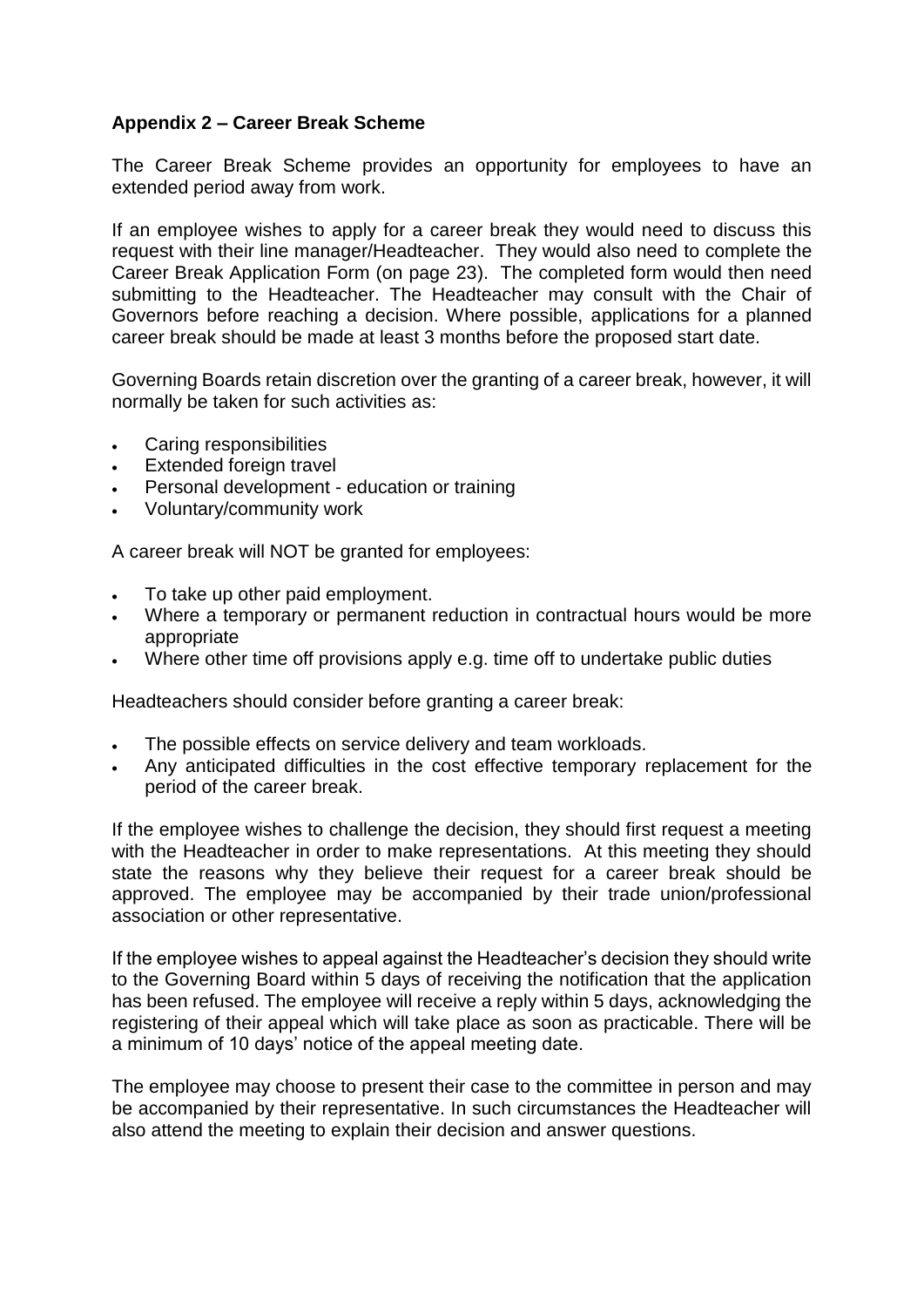If the employee does not wish to present their case in person the committee can consider the request on the basis of the written submissions. The committee's decision will be final and communicated to the employee as soon as possible and confirmed in writing within 5 working days.

If the employee states their intention to present their appeal in person but fails to attend the appeal hearing or rearranged appeal, in normal circumstances their request will be considered withdrawn.

#### **During the Career Break**

- The maximum duration of a career break will be 12 months.
- Depending on individual circumstances, the employee may be invited to attend regular 'keeping in touch' meetings and should plan regular contact with their manager.

#### **Following the Career Break**

- When the employee returns to work the manager will ensure they are suitably inducted back into the workplace and developments and changes that have occurred during the period of absence will be discussed with them.
- An employee has a right to return to their job following an extended career break.

#### **Conditions for Career Break Scheme**

During any period of absence when on a career break, employees should be advised to consider the impact on their pensions, Statutory Sick Pay, Statutory Maternity. Statutory Adoption or Statutory Shared Parental Pay, National Insurance related benefits, annual leave entitlement (If applicable), statutory holidays and qualification training. An employee's continuous service will be maintained throughout the career break. For further information on how a career break may affect any of the above, the school should contact the HR Advisory Service